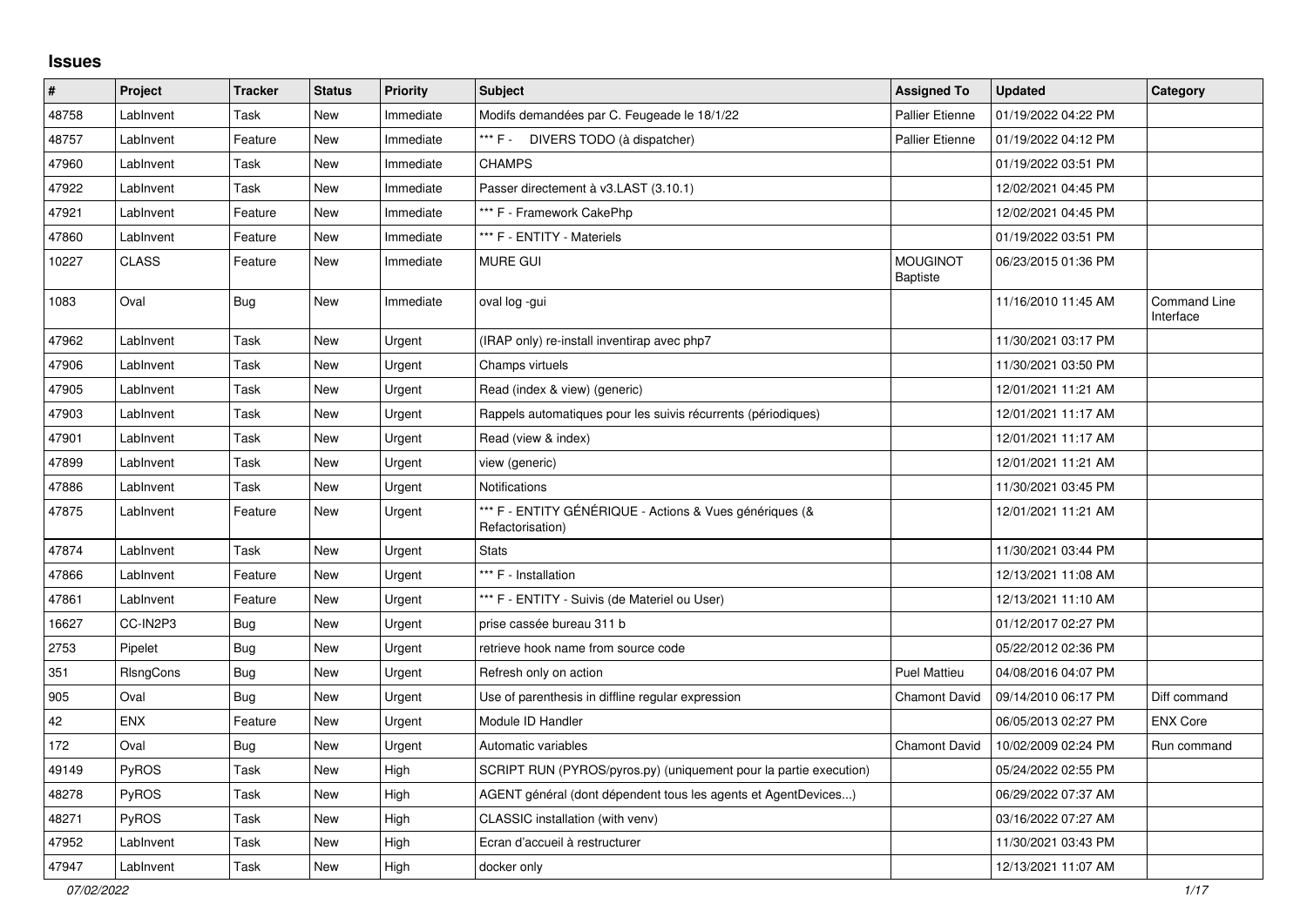| #     | Project   | <b>Tracker</b> | <b>Status</b> | <b>Priority</b> | <b>Subject</b>                                                                                                                                       | <b>Assigned To</b>     | <b>Updated</b>      | Category |
|-------|-----------|----------------|---------------|-----------------|------------------------------------------------------------------------------------------------------------------------------------------------------|------------------------|---------------------|----------|
| 47942 | LabInvent | Task           | <b>New</b>    | High            | index (generic)                                                                                                                                      |                        | 11/30/2021 03:48 PM |          |
| 47937 | LabInvent | Task           | <b>New</b>    | High            | Read (index & view) (generic ?)                                                                                                                      |                        | 11/30/2021 03:48 PM |          |
| 47936 | LabInvent | Task           | New           | High            | 3-4 - TBO & ARCHIVED                                                                                                                                 |                        | 11/30/2021 03:43 PM |          |
| 47934 | LabInvent | Task           | <b>New</b>    | High            | LIFECYCLE (Status): CREATED => (TBO) => VALIDATED => TBA =><br><b>ARCHIVED</b>                                                                       |                        | 11/30/2021 03:43 PM |          |
| 47927 | LabInvent | Task           | <b>New</b>    | High            | A gérer via fichier conf YAML                                                                                                                        |                        | 11/30/2021 03:47 PM |          |
| 47926 | LabInvent | Task           | <b>New</b>    | High            | Instance DEMO docker - à installer sur hyp2 puis sur VM pweb3                                                                                        |                        | 12/13/2021 11:07 AM |          |
| 47914 | LabInvent | Task           | <b>New</b>    | High            | index (generic)                                                                                                                                      |                        | 11/30/2021 03:50 PM |          |
| 47912 | LabInvent | Task           | <b>New</b>    | High            | (VUE) Elements et Helper                                                                                                                             |                        | 11/30/2021 03:51 PM |          |
| 47897 | LabInvent | Task           | <b>New</b>    | High            | *** F - Stats (Users)                                                                                                                                |                        | 11/30/2021 03:48 PM |          |
| 47890 | LabInvent | Task           | New           | High            | Commander (demande achat)                                                                                                                            |                        | 01/19/2022 03:48 PM |          |
| 47884 | LabInvent | Task           | <b>New</b>    | High            | partitionnement par Site (besoin IP2I/LMA)                                                                                                           |                        | 11/30/2021 03:43 PM |          |
| 47882 | LabInvent | Task           | New           | High            | Delete - delete                                                                                                                                      |                        | 11/30/2021 03:42 PM |          |
| 47881 | LabInvent | Task           | <b>New</b>    | High            | Read - view                                                                                                                                          |                        | 11/30/2021 03:42 PM |          |
| 47879 | LabInvent | Task           | <b>New</b>    | High            | Create/Update - add edit                                                                                                                             |                        | 11/30/2021 03:42 PM |          |
| 47878 | LabInvent | Task           | <b>New</b>    | High            | Autres                                                                                                                                               |                        | 11/30/2021 03:44 PM |          |
| 47877 | LabInvent | Task           | <b>New</b>    | High            | find (search)                                                                                                                                        |                        | 11/30/2021 03:43 PM |          |
| 47876 | LabInvent | Task           | <b>New</b>    | High            | CRUD                                                                                                                                                 |                        | 11/30/2021 03:42 PM |          |
| 47872 | LabInvent | Task           | <b>New</b>    | High            | <b>Actions &amp; Vues</b>                                                                                                                            |                        | 11/30/2021 03:42 PM |          |
| 47867 | LabInvent | Task           | <b>New</b>    | High            | *** F - Autorisations (Users)                                                                                                                        |                        | 11/30/2021 03:47 PM |          |
| 47863 | LabInvent | Feature        | <b>New</b>    | High            | *** F - ENTITY - Users                                                                                                                               |                        | 11/30/2021 03:43 PM |          |
| 47388 | PyROS     | Task           | <b>New</b>    | High            | (F14) ENTITIES - definition & implementation - CONFIG FILES                                                                                          |                        | 01/29/2022 01:25 AM |          |
| 45485 | PyROS     | Feature        | <b>New</b>    | High            | **** D0 - GENERAL, ADMINISTRATIVE & TECHNICAL                                                                                                        |                        | 03/16/2022 04:53 PM |          |
| 45483 | PyROS     | Feature        | <b>New</b>    | High            | **** D4 - Images production (L0)                                                                                                                     |                        | 03/16/2022 07:28 AM |          |
| 45482 | PyROS     | Feature        | <b>New</b>    | High            | **** D3 - Sequences submission & plannig                                                                                                             |                        | 02/22/2022 03:01 PM |          |
| 45480 | PyROS     | Feature        | New           | High            | **** D1 - System Security & Control                                                                                                                  |                        | 06/29/2022 07:39 AM |          |
| 45043 | PyROS     | Task           | New           | High            | Démo IRAP (install classique ?) + retrouver ancienne utilisation de<br>PlcConfig                                                                     | <b>Pallier Etienne</b> | 12/14/2021 12:00 PM |          |
| 45040 | PyROS     | Task           | New           | High            | NEW Agent v2 basé sur new config yaml (base pour F09)                                                                                                | Pallier Etienne        | 01/29/2022 01:04 AM |          |
| 45018 | PyROS     | Task           | New           | High            | Définir config pour TNC (4 channels Cam)                                                                                                             | Klotz Alain            | 10/12/2021 08:52 AM |          |
| 45004 | PyROS     | Task           | New           | High            | MAIN CONFIG FILE - Décrire dans un fichier texte la configuration<br>complète d'une UNIT (monture) et tous ses composants et instruments<br>associés |                        | 01/29/2022 01:25 AM |          |
| 45000 | PyROS     | Task           | New           | High            | Generic commands grammar description & management                                                                                                    |                        | 05/06/2021 05:05 PM |          |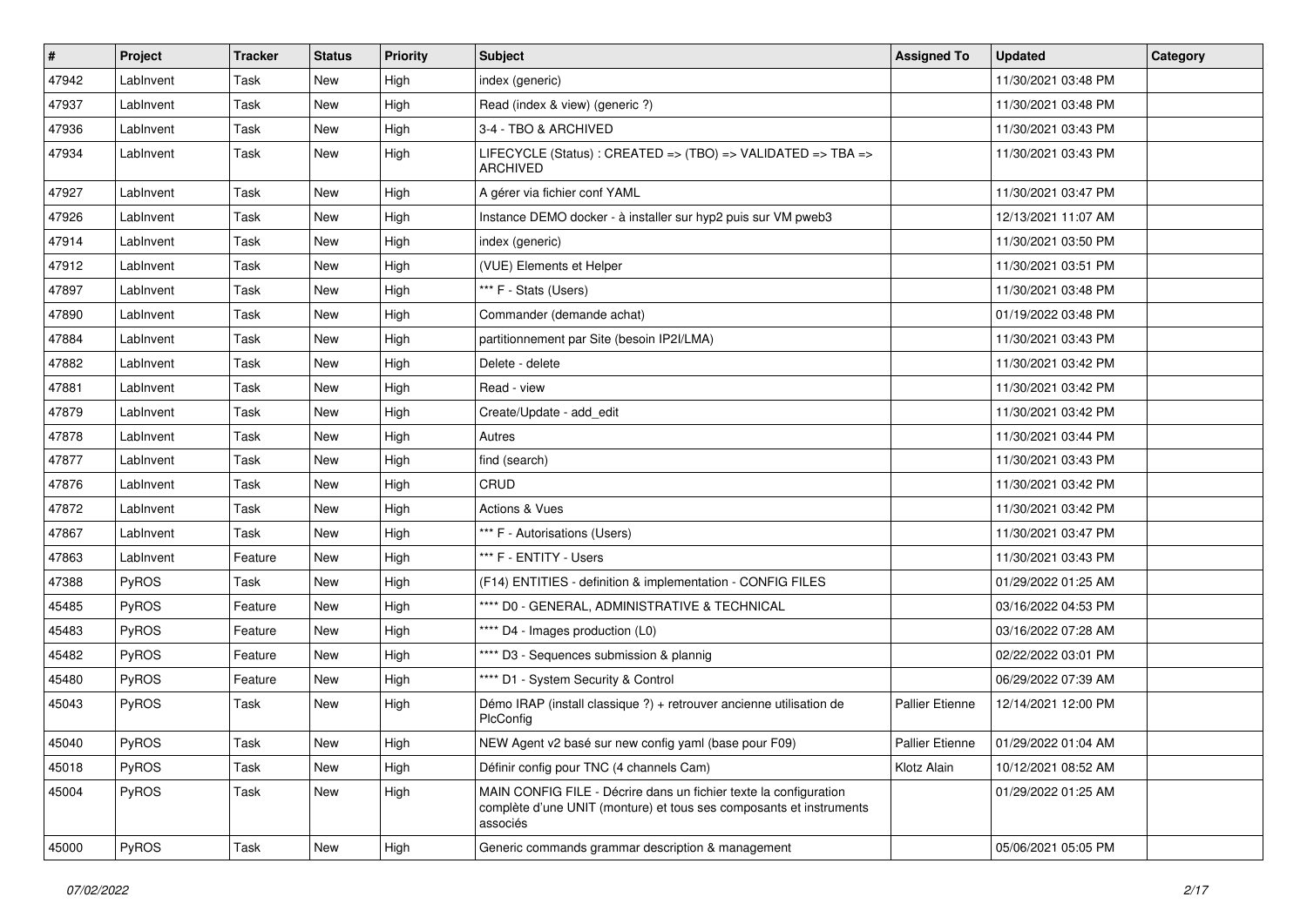| #     | Project                           | <b>Tracker</b> | <b>Status</b> | <b>Priority</b> | <b>Subject</b>                                                                                                                               | <b>Assigned To</b>     | <b>Updated</b>      | Category |
|-------|-----------------------------------|----------------|---------------|-----------------|----------------------------------------------------------------------------------------------------------------------------------------------|------------------------|---------------------|----------|
| 44867 | PyROS                             | Task           | New           | High            | Mettre les TASKS dans la version v0.1 prévue pour juin, dans doc-specs<br>et dans redmine (puis planifier aussi les autres versions futures) | <b>Pallier Etienne</b> | 05/06/2021 06:19 PM |          |
| 44658 | PyROS                             | Feature        | <b>New</b>    | High            | *** SF15 - SST - START&STOP - System Startup (launch), monitoring,<br>and Shutdown                                                           |                        | 06/28/2022 10:06 PM |          |
| 44389 | PyROS                             | Task           | New           | High            | (GF1) PROJECT MANAGEMENT (REDMINE FORGE) : Features, tasks,<br>gantt, kanban                                                                 |                        | 03/04/2022 11:56 AM |          |
| 44362 | PyROS                             | Task           | New           | High            | Lier commits à tasks (commit auto close tasks)                                                                                               | <b>Pallier Etienne</b> | 03/29/2021 03:49 PM |          |
| 44329 | PyROS                             | Task           | New           | High            | Migration gitlab sur IN2P3                                                                                                                   |                        | 12/14/2021 12:08 PM |          |
| 44172 | PyROS                             | Feature        | New           | High            | *** SF14 - OCF - Observatory Unit & Site Configuration                                                                                       |                        | 01/29/2022 01:24 AM |          |
| 44168 | PyROS                             | Task           | New           | High            | (GF2) INSTALL & DEPLOY                                                                                                                       |                        | 03/16/2022 07:27 AM |          |
| 44166 | PyROS                             | Task           | New           | High            | (GF1) DOCUMENTATION                                                                                                                          |                        | 03/04/2022 11:57 AM |          |
| 44162 | PyROS                             | Feature        | New           | High            | *** SF08 - EXE (SOX) - Observation Sequence (SO) eXecution                                                                                   |                        | 03/15/2022 04:46 PM |          |
| 44161 | PyROS                             | Feature        | New           | High            | *** SF04 - SPV - System Coordination & Supervision : Majordome<br>(Conducting) (head)                                                        |                        | 06/29/2022 07:39 AM |          |
| 44151 | PyROS                             | Feature        | New           | High            | *** GF1 - PROJ - Project management, documentation, formation des<br>utilisateurs, interfaces, plan de justification de la définition        |                        | 01/31/2022 11:32 AM |          |
| 44148 | PyROS                             | Feature        | <b>New</b>    | High            | *** GF2 - INST - Config, Install, udpate, deploy (IRAP, CNES, TAROT)                                                                         |                        | 03/16/2022 07:27 AM |          |
| 37910 | Lavoisier                         | Feature        | New           | High            | do not log AdaptorException when they are already sent to the user                                                                           |                        | 07/25/2019 09:41 AM |          |
| 36236 | IN2P3-Forge                       | Support        | New           | High            | Synchronisation demandée pour un serveur Mercurial                                                                                           |                        | 04/13/2021 09:07 AM |          |
| 11452 | LSTCam low-level<br>data analysis | Task           | New           | High            | Definition of LST mini-camera tests                                                                                                          | Nakajima<br>Daisuke    | 05/31/2018 04:54 PM |          |
| 10314 | PEM                               | <b>Bug</b>     | New           | High            | Environment compliant with CLI                                                                                                               |                        | 07/07/2015 09:57 AM |          |
| 9883  | <b>CLASS</b>                      | Bug            | New           | High            | Copy past from user manual                                                                                                                   |                        | 05/18/2015 10:26 PM |          |
| 9790  | <b>CLASS</b>                      | Feature        | New           | High            | neutron & γ Spectrum calculation                                                                                                             |                        | 04/29/2015 12:15 PM |          |
| 8995  | SphereLib                         | Bug            | New           | High            | python2.7-config                                                                                                                             |                        | 01/28/2015 04:21 PM |          |
| 8099  | LC <sub>2</sub>                   | Feature        | New           | High            | Add business rule forbidding empty CRT-DSP configuration (at least 1<br>manu per CRT DSP)                                                    | Lafage Vincent         | 10/27/2014 07:00 PM |          |
| 7587  | Topology Manager   Bug            |                | New           | High            | Replace an item                                                                                                                              |                        | 06/30/2014 05:42 PM |          |
| 7460  | Lavoisier                         | Feature        | New           | High            | support HTTP proxy                                                                                                                           |                        | 02/17/2015 01:04 PM |          |
| 7385  | <b>CLASS</b>                      | Feature        | New           | High            | <b>GUI devellopment</b>                                                                                                                      | LENIAU<br>Baptiste     | 04/29/2015 12:15 PM |          |
| 7380  | <b>CLASS</b>                      | Feature        | New           | High            | ReactorFacility                                                                                                                              | LENIAU<br>Baptiste     | 06/11/2014 11:06 AM |          |
| 5799  | AGATA DAQ                         | Feature        | New           | High            | ELOG not available from GSI guest network                                                                                                    | Aubert Yann            | 01/15/2014 05:54 PM |          |
| 5736  | AGATA DAQ                         | Feature        | New           | High            | Would like to have access to GSI printers                                                                                                    | Aubert Yann            | 01/06/2014 09:22 AM |          |
| 5684  | AGATA DAQ                         | Support        | New           | High            | Hard drive of anode                                                                                                                          | Aubert Yann            | 01/06/2014 09:24 AM |          |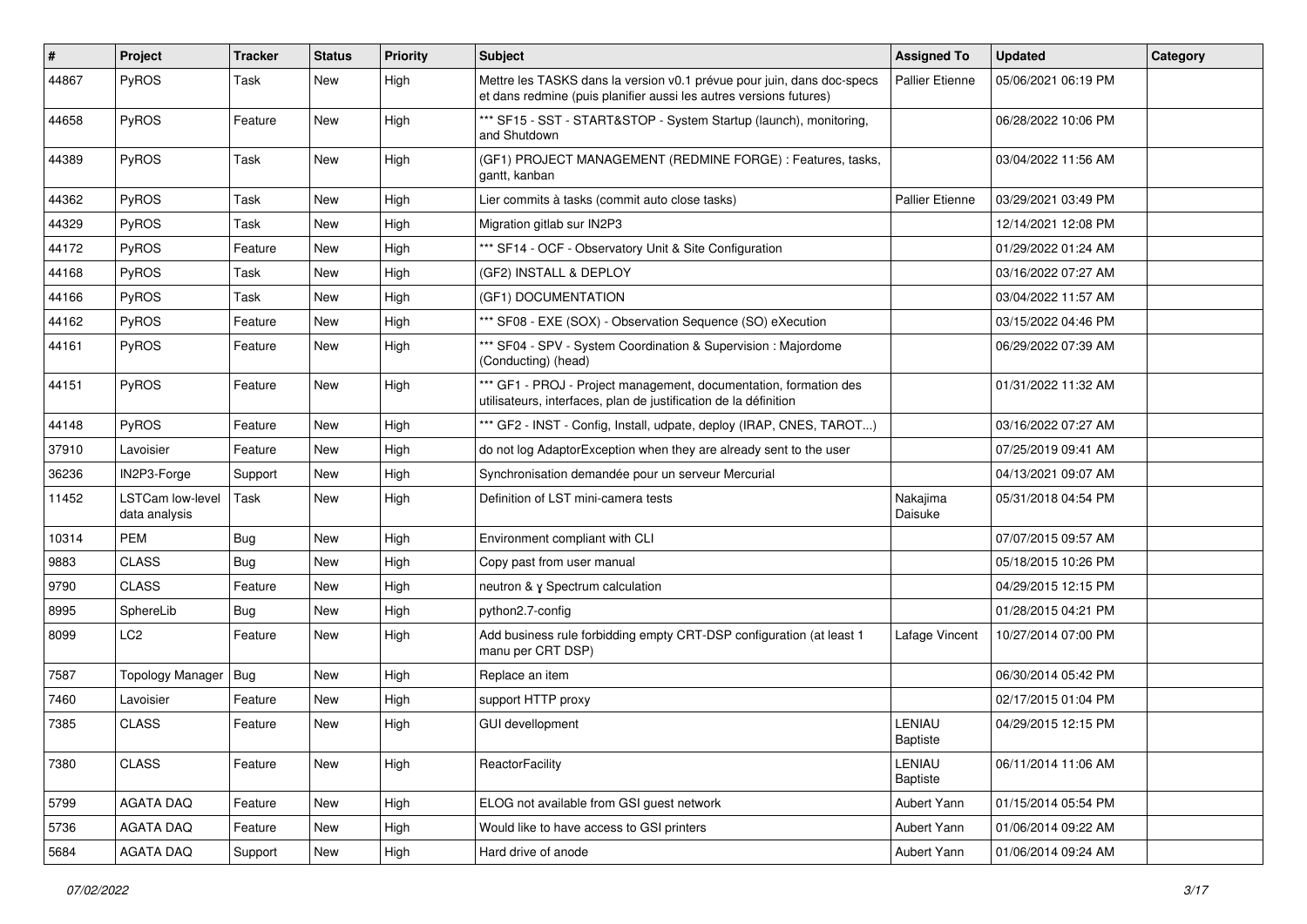| $\pmb{\#}$ | Project                 | <b>Tracker</b> | <b>Status</b> | <b>Priority</b> | <b>Subject</b>                                                                                           | <b>Assigned To</b>     | <b>Updated</b>      | Category      |
|------------|-------------------------|----------------|---------------|-----------------|----------------------------------------------------------------------------------------------------------|------------------------|---------------------|---------------|
| 1299       | <b>APCScheduler</b>     | Feature        | New           | High            | Utilisation de python, numpy, scipy,                                                                     | Colley<br>Jean-Marc    | 02/10/2011 11:07 AM |               |
| 1178       | Pipelet                 | Task           | <b>New</b>    | High            | writing mysql and postgre backends                                                                       |                        | 02/13/2013 10:49 AM |               |
| 714        | TReqS                   | Bug            | <b>New</b>    | High            | Annuler un staging en cours                                                                              |                        | 03/24/2015 04:34 PM |               |
| 432        | Smurf                   | Bug            | New           | High            | creation de fichiers vides                                                                               |                        | 04/23/2021 11:44 AM |               |
| 423        | TReqS                   | Feature        | <b>New</b>    | High            | Écrire une toolbox pour administration                                                                   |                        | 03/24/2015 04:40 PM |               |
| 388        | <b>TReqS</b>            | Feature        | <b>New</b>    | High            | Possibilités d'interactions avec le serveur TReqS                                                        |                        | 03/24/2015 04:06 PM |               |
| 9496       | Lavoisier               | Feature        | <b>New</b>    | High            | upgrade to more recent version of JSW                                                                    |                        | 03/18/2015 06:34 PM | <b>Build</b>  |
| 9086       | Lavoisier               | Feature        | New           | High            | enable refreshing all notifiable caches with one single click                                            |                        | 02/09/2015 12:37 PM | Console       |
| 660        | <b>ENX</b>              | Support        | <b>New</b>    | High            | Documentation                                                                                            | Legay Eric             | 05/27/2010 10:55 AM | Documentation |
| 41294      | Lavoisier               | Feature        | <b>New</b>    | High            | add support for attribute @null in namespace<br>http://software.in2p3.fr/lavoisier/tables.xsd            | Reynaud<br>Sylvain     | 09/25/2020 03:38 PM | Engine        |
| 9606       | Lavoisier               | Feature        | <b>New</b>    | High            | add attribute @encoding to element <connector></connector>                                               |                        | 03/31/2015 06:29 PM | Engine        |
| 7461       | Lavoisier               | Feature        | <b>New</b>    | High            | add XPath function url()                                                                                 |                        | 02/17/2015 01:04 PM | Engine        |
| 49150      | PyROS                   | Task           | <b>New</b>    | High            | Ajout du script PYROS wrapper sur pyros.py pour gérer proprement tous<br>les contextes d'appel           | <b>Pallier Etienne</b> | 01/31/2022 11:36 AM | Evolution     |
| 44388      | PyROS                   | Task           | New           | High            | (GF2) SOURCE CODE MANAGEMENT (GITLAB)                                                                    |                        | 02/02/2022 12:28 PM | Evolution     |
| 7736       | <b>Topology Manager</b> | <b>Bug</b>     | <b>New</b>    | High            | Generate electronic config files without GTS                                                             | Legay Eric             | 09/22/2014 05:12 PM | GUI           |
| 174        | Oval                    | Feature        | <b>New</b>    | High            | oval run -o                                                                                              | <b>Chamont David</b>   | 10/02/2009 02:47 PM | Run command   |
| 30         | Oval                    | Feature        | <b>New</b>    | High            | Use environments as targets to the step commands                                                         | <b>Chamont David</b>   | 02/16/2009 07:12 PM | Run command   |
| 4068       | Pipelet                 | Bug            | <b>New</b>    | High            | Tagging works randomly with konqueror                                                                    |                        | 03/07/2013 10:39 AM | Web           |
| 51514      | PyROS                   | Task           | New           | Normal          | LOG                                                                                                      |                        | 06/29/2022 07:37 AM |               |
| 51513      | PyROS                   | Task           | <b>New</b>    | Normal          | General algorithm (ternary mode, status, routine processing, commands<br>processing, exceptions dealing) | Pallier Etienne        | 06/29/2022 07:37 AM |               |
| 51508      | PyROS                   | Task           | New           | Normal          | AgentMajordome (based on Agent)                                                                          | Koralewski<br>Alexis   | 06/29/2022 07:31 AM |               |
| 49890      | PyROS                   | Task           | <b>New</b>    | Normal          | Global Start & Stop (safe)                                                                               |                        | 03/16/2022 04:52 PM |               |
| 49889      | PyROS                   | Task           | <b>New</b>    | Normal          | Backup                                                                                                   |                        | 03/16/2022 04:49 PM |               |
| 49888      | PyROS                   | Task           | <b>New</b>    | Normal          | Firewall                                                                                                 |                        | 03/16/2022 04:48 PM |               |
| 49887      | PyROS                   | Task           | New           | Normal          | Hardware                                                                                                 |                        | 03/16/2022 04:47 PM |               |
| 49886      | PyROS                   | Task           | New           | Normal          | System watch (Nagios, )                                                                                  |                        | 03/16/2022 04:47 PM |               |
| 49885      | PyROS                   | Task           | New           | Normal          | Network                                                                                                  |                        | 03/16/2022 04:46 PM |               |
| 49878      | PyROS                   | Task           | New           | Normal          | SF02-SCP integration - Lancement auto de l'agent de gestion du SP<br>lifecycle                           |                        | 06/28/2022 10:04 PM |               |
| 49876      | PyROS                   | Task           | New           | Normal          | Guitastro integration                                                                                    |                        | 03/16/2022 07:28 AM |               |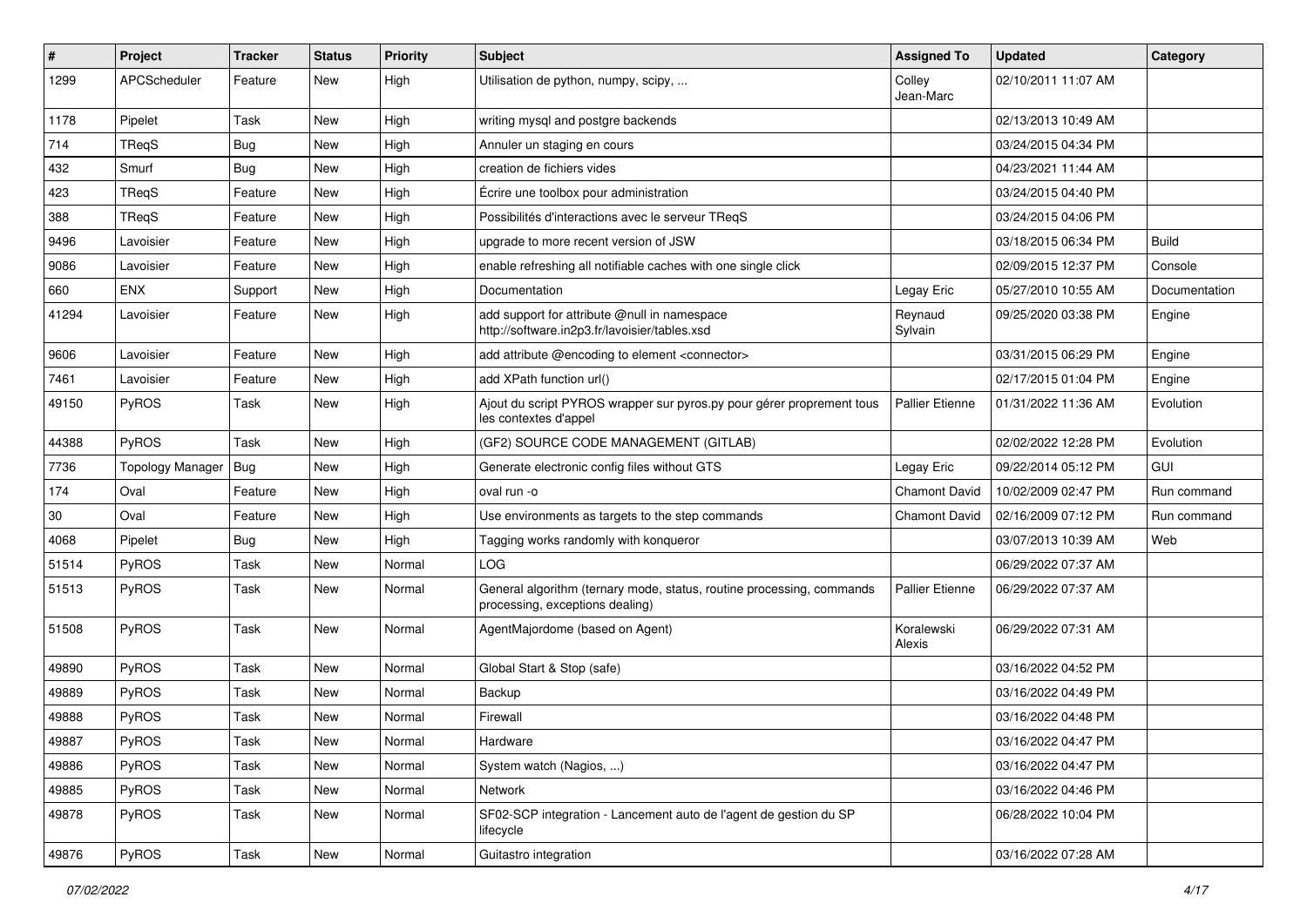| #     | Project      | <b>Tracker</b> | <b>Status</b> | <b>Priority</b> | <b>Subject</b>                                                                                                                        | <b>Assigned To</b>   | <b>Updated</b>      | Category |
|-------|--------------|----------------|---------------|-----------------|---------------------------------------------------------------------------------------------------------------------------------------|----------------------|---------------------|----------|
| 49875 | PyROS        | Task           | <b>New</b>    | Normal          | (classic) Installation Guitastro & dependencies                                                                                       |                      | 03/16/2022 07:27 AM |          |
| 49874 | PyROS        | Task           | New           | Normal          | (docker) Installation Guitastro & dependencies                                                                                        |                      | 06/28/2022 10:11 PM |          |
| 49872 | PyROS        | Task           | New           | Normal          | Restauration de la config par défaut                                                                                                  |                      | 03/15/2022 11:10 PM |          |
| 49871 | PyROS        | Task           | <b>New</b>    | Normal          | Config par défaut (à définir)                                                                                                         |                      | 03/15/2022 11:11 PM |          |
| 49870 | PyROS        | Task           | New           | Normal          | Config générale : logo, pagination, couleurs, options générales, options<br>par feature,                                              |                      | 03/15/2022 11:11 PM |          |
| 49543 | PyROS        | Task           | New           | Normal          | Users View (list & 1)                                                                                                                 |                      | 02/23/2022 06:06 PM |          |
| 49541 | PyROS        | Task           | New           | Normal          | API REST (website scripting via pyros_api.py script)                                                                                  | Koralewski<br>Alexis | 06/29/2022 07:26 AM |          |
| 49478 | PyROS        | Task           | New           | Normal          | Test                                                                                                                                  | Koralewski<br>Alexis | 02/22/2022 12:25 PM |          |
| 49253 | PyROS        | Task           | New           | Normal          | READ 1 & list                                                                                                                         |                      | 02/21/2022 03:21 PM |          |
| 49252 | <b>PyROS</b> | Task           | <b>New</b>    | Normal          | <b>WEB FORM</b>                                                                                                                       |                      | 02/17/2022 01:59 PM |          |
| 49251 | PyROS        | Task           | New           | Normal          | Test                                                                                                                                  | Koralewski<br>Alexis | 02/22/2022 02:59 PM |          |
| 49250 | PyROS        | Task           | New           | Normal          | <b>CREATE/UPDATE Sequence</b>                                                                                                         |                      | 02/23/2022 12:02 PM |          |
| 49247 | PyROS        | Task           | <b>New</b>    | Normal          | State diagram (doc)                                                                                                                   |                      | 02/03/2022 09:34 AM |          |
| 49246 | PyROS        | Task           | New           | Normal          | Sequence Lifecycle (status)                                                                                                           |                      | 02/03/2022 09:34 AM |          |
| 49227 | PyROS        | Task           | <b>New</b>    | Normal          | Corrections cosmétiques (de pixels)                                                                                                   | Klotz Alain          | 02/02/2022 02:19 PM |          |
| 49224 | PyROS        | Task           | New           | Normal          | Choisir le bias, le flat, et le dark (en fn des metadata)                                                                             | Klotz Alain          | 02/02/2022 02:19 PM |          |
| 49217 | PyROS        | Task           | New           | Normal          | 5 - (L2) Critères de qualité d'image (+ json QUAL)                                                                                    | Klotz Alain          | 02/02/2022 02:37 PM |          |
| 49216 | PyROS        | Task           | <b>New</b>    | Normal          | 4 - (L1c) - Combinaison d'images                                                                                                      | Klotz Alain          | 02/02/2022 02:36 PM |          |
| 49210 | PyROS        | Task           | New           | Normal          | CONFIGURATION GENERALE                                                                                                                |                      | 03/15/2022 11:11 PM |          |
| 49162 | PyROS        | Task           | New           | Normal          | Check sequence validity                                                                                                               | Klotz Alain          | 02/03/2022 10:23 AM |          |
| 49157 | PyROS        | Task           | New           | Normal          | Super Super Agent qui surveille l'ensemble des super agents sur chaque<br>noeud (?)                                                   |                      | 01/31/2022 12:12 PM |          |
| 49156 | PyROS        | Task           | New           | Normal          | Super Agent qui démarre et stoppe les autres agents, et surveille leur<br>bonne santé (les relance si besoin) => sur chaque noeud (?) |                      | 01/31/2022 12:12 PM |          |
| 49155 | <b>PyROS</b> | Task           | New           | Normal          | Architecture décentralisée en plusieurs noeuds (communication via BD)                                                                 |                      | 01/31/2022 12:09 PM |          |
| 49152 | <b>PyROS</b> | Task           | New           | Normal          | RUN/EXEC - Start & Stop software (et Agents)                                                                                          |                      | 05/24/2022 02:55 PM |          |
| 49151 | PyROS        | Task           | New           | Normal          | Script central (pyros.py)                                                                                                             |                      | 01/31/2022 11:36 AM |          |
| 49137 | PyROS        | Task           | New           | Normal          | Integration Guitastro lib                                                                                                             | Klotz Alain          | 02/02/2022 03:27 PM |          |
| 49136 | PyROS        | Task           | New           | Normal          | GF03-INFRA - Logging integration (general logs & agents)                                                                              |                      | 06/29/2022 07:25 AM |          |
| 49135 | PyROS        | Task           | New           | Normal          | SF15-SST integration (agents, start, stop, commands)                                                                                  |                      | 06/29/2022 07:23 AM |          |
| 49134 | PyROS        | Task           | New           | Normal          | SF14-OBC integration                                                                                                                  |                      | 01/29/2022 12:52 AM |          |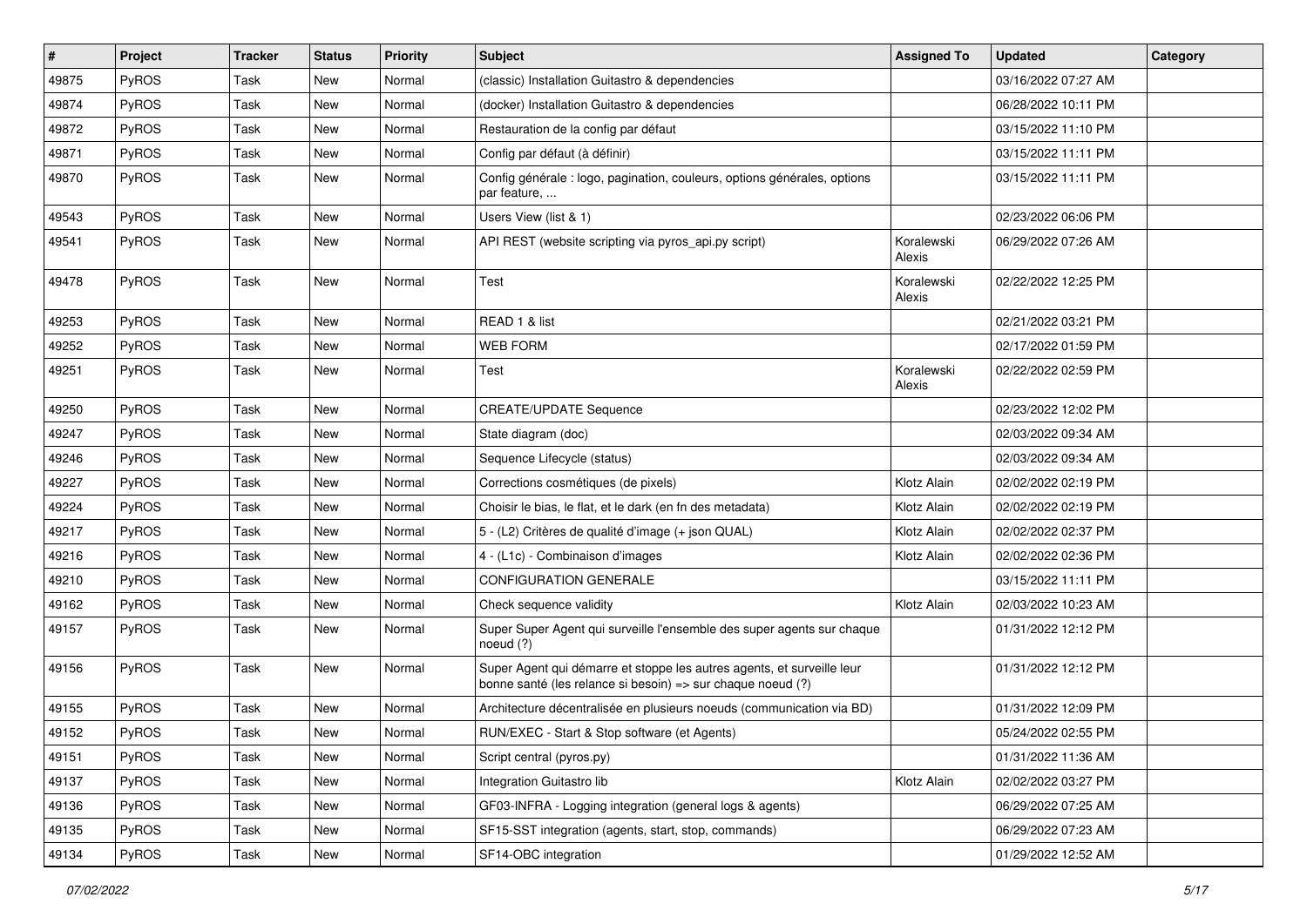| $\#$  | Project      | <b>Tracker</b> | <b>Status</b> | <b>Priority</b> | Subject                                                                                    | <b>Assigned To</b> | <b>Updated</b>      | Category |
|-------|--------------|----------------|---------------|-----------------|--------------------------------------------------------------------------------------------|--------------------|---------------------|----------|
| 49133 | PyROS        | Task           | New           | Normal          | SF13-IAF integration                                                                       |                    | 01/29/2022 12:47 AM |          |
| 49132 | PyROS        | Task           | New           | Normal          | SF12-IAN integration                                                                       |                    | 01/29/2022 12:48 AM |          |
| 49131 | PyROS        | Task           | New           | Normal          | SF11-IPC integration                                                                       |                    | 01/29/2022 12:46 AM |          |
| 49130 | PyROS        | Task           | New           | Normal          | SF10-CAL integration                                                                       |                    | 01/29/2022 12:46 AM |          |
| 49129 | PyROS        | Task           | New           | Normal          | SF09-CMC integration                                                                       |                    | 01/29/2022 12:46 AM |          |
| 49128 | PyROS        | Task           | New           | Normal          | SF08-EXE integration                                                                       |                    | 01/29/2022 12:45 AM |          |
| 49127 | PyROS        | Task           | <b>New</b>    | Normal          | SF07-PLN integration                                                                       |                    | 01/29/2022 12:45 AM |          |
| 49126 | PyROS        | Task           | New           | Normal          | SF06-ALR integration                                                                       |                    | 01/29/2022 12:45 AM |          |
| 49125 | PyROS        | Task           | New           | Normal          | SF05-SEQ integration                                                                       |                    | 03/15/2022 11:03 PM |          |
| 49124 | PyROS        | Task           | New           | Normal          | SF04-SPV integration (AgentMajordome)                                                      |                    | 06/29/2022 07:21 AM |          |
| 49123 | PyROS        | Task           | New           | Normal          | SF03-ENV integration                                                                       |                    | 06/29/2022 07:20 AM |          |
| 49122 | PyROS        | Task           | New           | Normal          | SF02-SCP integration                                                                       |                    | 01/29/2022 12:50 AM |          |
| 49121 | PyROS        | Task           | New           | Normal          | SF01-USR integration                                                                       |                    | 01/29/2022 12:50 AM |          |
| 49120 | PyROS        | Task           | New           | Normal          | General Design (structure, design, responsive, CSS)                                        |                    | 06/29/2022 07:18 AM |          |
| 48784 | <b>XLDP</b>  | <b>Bug</b>     | New           | Normal          | Jobs en erreurs depuis le 19/01 19h30                                                      |                    | 01/20/2022 10:12 AM |          |
| 48307 | PyROS        | Task           | New           | Normal          | Send, Receive, and Process Commands (Agent <= > Agent)                                     |                    | 06/29/2022 07:33 AM |          |
| 48290 | PyROS        | Task           | New           | Normal          | Auto mode                                                                                  |                    | 12/14/2021 12:35 PM |          |
| 48289 | PyROS        | Task           | New           | Normal          | Entity (AgentDevice class)                                                                 |                    | 12/14/2021 12:32 PM |          |
| 48288 | PyROS        | Task           | New           | Normal          | Entity (DeviceController class)                                                            |                    | 12/14/2021 12:31 PM |          |
| 48285 | PyROS        | Task           | New           | Normal          | Lancement auto et gestion du DeviceController associé                                      |                    | 12/14/2021 12:22 PM |          |
| 48284 | <b>PyROS</b> | Task           | New           | Normal          | Lancement auto et gestion des Components associés (qui sont aussi des<br>DeviceController) |                    | 12/14/2021 12:20 PM |          |
| 48279 | PyROS        | Task           | New           | Normal          | General LOGGING (fichiers texte, écran en mode debug)                                      |                    | 03/16/2022 04:45 PM |          |
| 48276 | PyROS        | Task           | New           | Normal          | Scripts d'installation docker                                                              |                    | 12/14/2021 11:44 AM |          |
| 48275 | PyROS        | Task           | New           | Normal          | version PROD TNC Nouvelle Calédonie - instance docker de production<br>sur site final      |                    | 12/14/2021 11:42 AM |          |
| 48274 | PyROS        | Task           | New           | Normal          | version TEST TNC France - instance docker de test en France                                |                    | 12/14/2021 11:42 AM |          |
| 48273 | PyROS        | Task           | <b>New</b>    | Normal          | version DEV guitalens - instance docker sur serveur guitalens                              |                    | 12/14/2021 11:46 AM |          |
| 48270 | PyROS        | Task           | New           | Normal          | SCRIPT INSTALL/UPDATE (PYROS/pyros.py) (uniquement pour la<br>partie install & update)     |                    | 02/23/2022 05:57 PM |          |
| 48223 | LabInvent    | Task           | New           | Normal          | instance perso (docker)                                                                    |                    | 12/13/2021 11:08 AM |          |
| 48222 | LabInvent    | Task           | New           | Normal          | (NEW func) Gérer Suivi d'un User                                                           |                    | 12/13/2021 10:39 AM |          |
| 48005 | LabInvent    | Task           | New           | Normal          | <b>Bugfix toutes les Deprecated Errors</b>                                                 |                    | 12/06/2021 02:37 PM |          |
| 47966 | LabInvent    | Task           | New           | Normal          | Ajouter test Commande (avec devis joint)                                                   |                    | 11/30/2021 04:17 PM |          |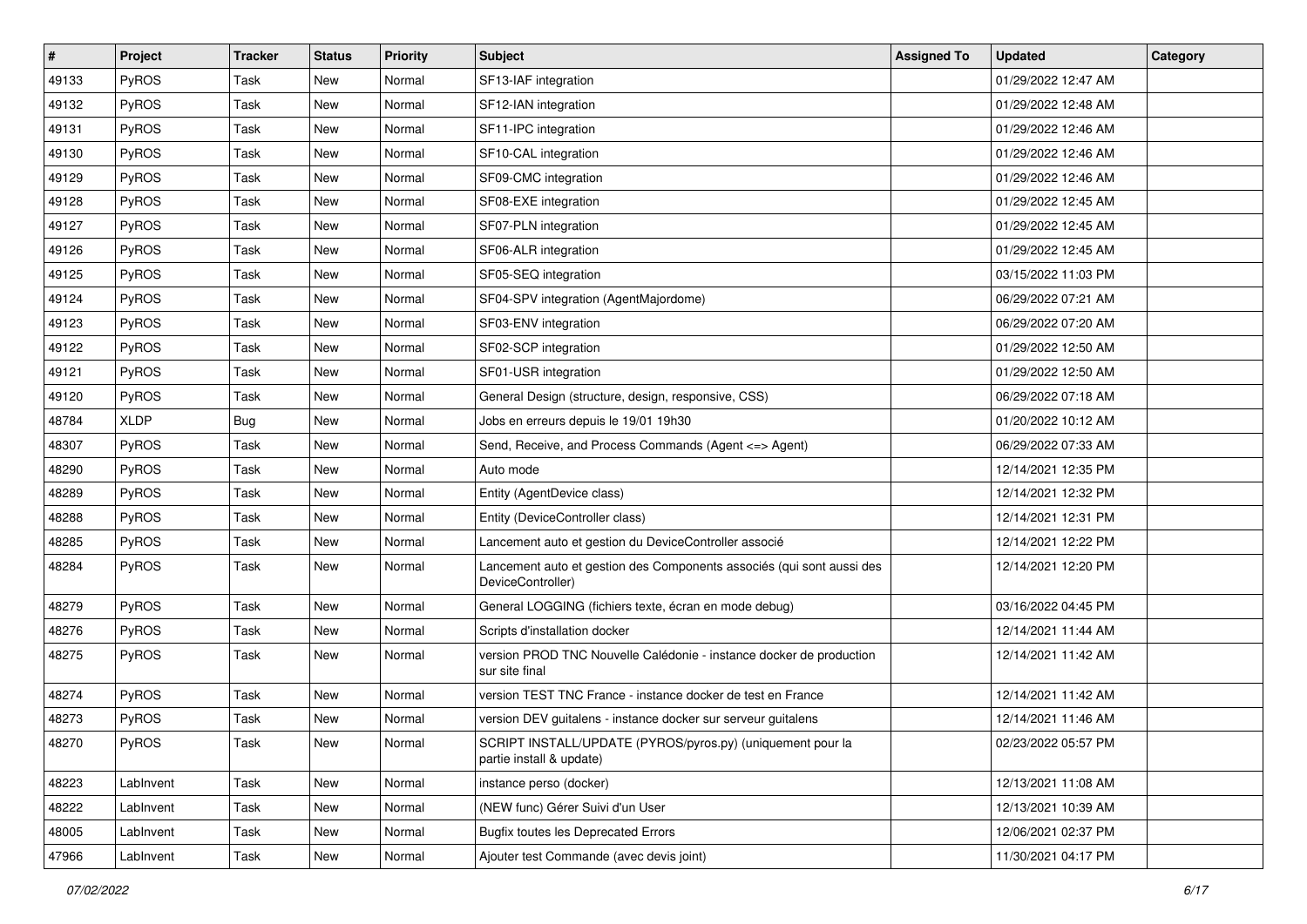| $\pmb{\#}$ | Project   | <b>Tracker</b> | <b>Status</b> | <b>Priority</b> | <b>Subject</b>                                                                                                 | <b>Assigned To</b> | <b>Updated</b>      | Category |
|------------|-----------|----------------|---------------|-----------------|----------------------------------------------------------------------------------------------------------------|--------------------|---------------------|----------|
| 47959      | LabInvent | Task           | <b>New</b>    | Normal          | *** F - ENTITY - Fournisseurs                                                                                  |                    | 11/30/2021 12:57 PM |          |
| 47958      | LabInvent | Task           | New           | Normal          | delete (generic)                                                                                               |                    | 11/30/2021 12:47 PM |          |
| 47957      | LabInvent | Feature        | <b>New</b>    | Normal          | *** F - ENTITY - Les GROUPES (de User ou Materiel) : Thématique,<br>Métier, Projet, Site (+ Pole ou Service ?) |                    | 12/13/2021 11:12 AM |          |
| 47954      | LabInvent | Task           | <b>New</b>    | Normal          | 1 - CREATED                                                                                                    |                    | 11/30/2021 01:27 PM |          |
| 47953      | LabInvent | Task           | <b>New</b>    | Normal          | 2a - TOBEORDERED (optionnel)                                                                                   |                    | 11/30/2021 01:27 PM |          |
| 47951      | LabInvent | Feature        | <b>New</b>    | Normal          | *** F - Etiquettes & Imprimantes                                                                               |                    | 11/30/2021 01:42 PM |          |
| 47950      | LabInvent | Task           | New           | Normal          | DB complète à mettre à jour                                                                                    |                    | 11/30/2021 12:26 PM |          |
| 47946      | LabInvent | Task           | New           | Normal          | classic only                                                                                                   |                    | 12/03/2021 09:50 AM |          |
| 47945      | LabInvent | Task           | <b>New</b>    | Normal          | <b>ALL</b>                                                                                                     |                    | 11/30/2021 12:23 PM |          |
| 47935      | LabInvent | Task           | <b>New</b>    | Normal          | 2b - VALIDATED                                                                                                 |                    | 11/30/2021 01:27 PM |          |
| 47932      | LabInvent | Feature        | <b>New</b>    | Normal          | *** F - DOC (documentation)                                                                                    |                    | 11/30/2021 01:10 PM |          |
| 47930      | LabInvent | Task           | New           | Normal          | *** F - ENTITY - OrCode                                                                                        |                    | 11/30/2021 01:26 PM |          |
| 47925      | LabInvent | Task           | New           | Normal          | (après cakephp v4) Passer à Php 8                                                                              |                    | 11/30/2021 11:48 AM |          |
| 47924      | LabInvent | Task           | <b>New</b>    | Normal          | (après 3.9) Passer à v4                                                                                        |                    | 11/30/2021 11:48 AM |          |
| 47913      | LabInvent | Task           | <b>New</b>    | Normal          | ROLES (profils)                                                                                                |                    | 11/30/2021 01:39 PM |          |
| 47911      | LabInvent | Task           | New           | Normal          | Create/Update (add edit generic)                                                                               |                    | 11/30/2021 11:04 AM |          |
| 47907      | LabInvent | Task           | New           | Normal          | *** F - Config YAML (champs materiels) : champs obligatoires,<br>recommandés, ou readonly                      |                    | 11/30/2021 01:25 PM |          |
| 47895      | LabInvent | Feature        | <b>New</b>    | Normal          | *** F - ENTITY - Documents attachés (à Materiel ou Suivi)                                                      |                    | 12/13/2021 11:09 AM |          |
| 47893      | LabInvent | Task           | New           | Normal          | Views                                                                                                          |                    | 11/30/2021 01:21 PM |          |
| 47889      | LabInvent | Task           | New           | Normal          | Changer statut - setStatusTo*()                                                                                |                    | 11/30/2021 01:19 PM |          |
| 47885      | LabInvent | Task           | <b>New</b>    | Normal          | filtrage (voir formulaire index)                                                                               |                    | 11/30/2021 01:30 PM |          |
| 47883      | LabInvent | Task           | <b>New</b>    | Normal          | formulaire de recherche multi-critères                                                                         |                    | 11/30/2021 01:30 PM |          |
| 47880      | LabInvent | Task           | New           | Normal          | Read - index                                                                                                   |                    | 11/30/2021 01:16 PM |          |
| 47873      | LabInvent | Task           | New           | Normal          | Model (Entity & Table)                                                                                         |                    | 12/01/2021 09:37 AM |          |
| 47871      | LabInvent | Task           | New           | Normal          | Autorisations                                                                                                  |                    | 11/30/2021 01:29 PM |          |
| 47870      | LabInvent | Task           | <b>New</b>    | Normal          | Tests (Materiels)                                                                                              |                    | 11/30/2021 03:38 PM |          |
| 47869      | LabInvent | Feature        | New           | Normal          | *** F - Tests                                                                                                  |                    | 12/06/2021 02:28 PM |          |
| 47868      | LabInvent | Task           | New           | Normal          | *** F - Super Entité (AppController, AppTable)                                                                 |                    | 11/30/2021 01:34 PM |          |
| 47865      | LabInvent | Feature        | New           | Normal          | *** F - Configuration générale                                                                                 |                    | 12/13/2021 11:06 AM |          |
| 47864      | LabInvent | Feature        | New           | Normal          | *** F - ENTITY - Autres                                                                                        |                    | 11/30/2021 12:57 PM |          |
| 47862      | LabInvent | Feature        | New           | Normal          | *** F - ENTITY - Prets (de Materiel)                                                                           |                    | 12/13/2021 11:10 AM |          |
| 47447      | PyROS     | Task           | New           | Normal          | (F05) ACTIONS (CRUD), VIEWS, and AUTHORIZATIONS                                                                |                    | 02/23/2022 10:45 AM |          |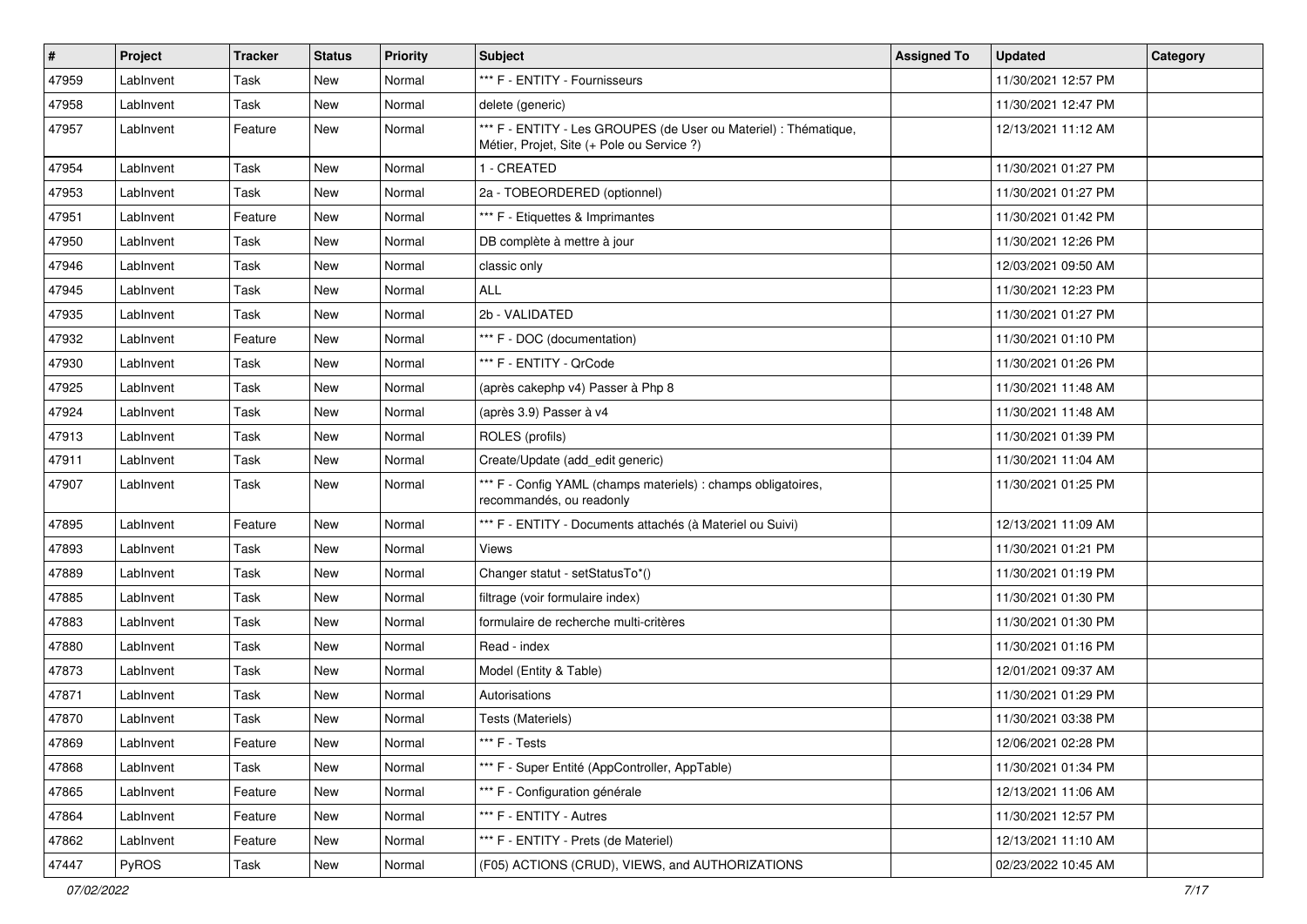| $\vert$ # | Project      | <b>Tracker</b> | <b>Status</b> | <b>Priority</b> | <b>Subject</b>                                                                              | <b>Assigned To</b> | Updated             | Category |
|-----------|--------------|----------------|---------------|-----------------|---------------------------------------------------------------------------------------------|--------------------|---------------------|----------|
| 47446     | PyROS        | Task           | <b>New</b>    | Normal          | <b>DOSSIER SSI</b>                                                                          |                    | 10/11/2021 11:32 AM |          |
| 47445     | <b>PyROS</b> | Task           | New           | Normal          | CAHIER DE RECETTE (NC)                                                                      |                    | 10/11/2021 11:31 AM |          |
| 47444     | PyROS        | Task           | <b>New</b>    | Normal          | MANUELS UTILISATION, INSTALLATION, ET MAINTENANCE                                           |                    | 10/11/2021 11:31 AM |          |
| 47443     | PyROS        | Task           | New           | Normal          | RAPPORT DES TESTS & VALIDATIONS (application du plan de test)                               |                    | 10/11/2021 11:31 AM |          |
| 47442     | PyROS        | Task           | <b>New</b>    | Normal          | PLAN DE TESTS ET DE VALIDATIONS                                                             |                    | 10/11/2021 11:33 AM |          |
| 47441     | PyROS        | Task           | New           | Normal          | DOSSIER DE DÉFINITION                                                                       |                    | 10/11/2021 11:32 AM |          |
| 47440     | PyROS        | Task           | <b>New</b>    | Normal          | <b>LIVRABLES</b>                                                                            |                    | 10/11/2021 11:29 AM |          |
| 47439     | PyROS        | Task           | New           | Normal          | PA et PK CNES                                                                               |                    | 01/31/2022 11:29 AM |          |
| 47438     | PyROS        | Task           | New           | Normal          | PK5 (2023-06) - Doc LIVRABLES (et Présentations)                                            |                    | 10/11/2021 11:26 AM |          |
| 47437     | PyROS        | Task           | <b>New</b>    | Normal          | PA4.1 (2023-05) - Présentations et Rapport Avancement                                       |                    | 10/11/2021 11:25 AM |          |
| 47436     | PyROS        | Task           | New           | Normal          | PK4 (2023-02) - Doc LIVRABLES (et Présentations)                                            |                    | 10/11/2021 11:23 AM |          |
| 47435     | PyROS        | Task           | <b>New</b>    | Normal          | PA3.2 (2023-02) - Présentations et Rapport Avancement                                       |                    | 10/11/2021 11:22 AM |          |
| 47433     | PyROS        | Task           | New           | Normal          | PA3.1 (2023-01) - Présentations et Rapport Avancement                                       |                    | 10/11/2021 11:22 AM |          |
| 47432     | PyROS        | Task           | <b>New</b>    | Normal          | PK3 (2023-01) - Doc LIVRABLES (et Présentations)                                            |                    | 10/11/2021 11:20 AM |          |
| 47431     | PyROS        | Task           | New           | Normal          | PA2.2 (2022-10) - Présentations et Rapport Avancement                                       |                    | 10/11/2021 11:19 AM |          |
| 47430     | <b>PyROS</b> | Task           | <b>New</b>    | Normal          | PA2.1 (2022-08) - Présentations et Rapport Avancement                                       |                    | 10/11/2021 11:18 AM |          |
| 47428     | PyROS        | Task           | New           | Normal          | PK2 (2022-06) - Présentations + RA + Doc LIVRABLES                                          |                    | 01/31/2022 11:34 AM |          |
| 47419     | PyROS        | Task           | New           | Normal          | F16 FUNCTIONAL Tests                                                                        |                    | 10/11/2021 10:11 AM |          |
| 47418     | PyROS        | Task           | <b>New</b>    | Normal          | F15 FUNCTIONAL Tests                                                                        |                    | 10/11/2021 10:11 AM |          |
| 47416     | PyROS        | Task           | New           | Normal          | F13 FUNCTIONAL Tests                                                                        |                    | 10/11/2021 10:11 AM |          |
| 47415     | PyROS        | Task           | New           | Normal          | F12 FUNCTIONAL Tests                                                                        |                    | 10/11/2021 10:11 AM |          |
| 47414     | PyROS        | Task           | New           | Normal          | F11 FUNCTIONAL Tests                                                                        |                    | 10/11/2021 10:10 AM |          |
| 47413     | PyROS        | Task           | <b>New</b>    | Normal          | F10 FUNCTIONAL Tests                                                                        |                    | 10/11/2021 10:10 AM |          |
| 47411     | PyROS        | Task           | New           | Normal          | F08 FUNCTIONAL Tests                                                                        |                    | 10/11/2021 10:10 AM |          |
| 47410     | PyROS        | Task           | <b>New</b>    | Normal          | F07 FUNCTIONAL Tests                                                                        |                    | 10/11/2021 10:10 AM |          |
| 47409     | PyROS        | Task           | New           | Normal          | F06 FUNCTIONAL Tests                                                                        |                    | 10/11/2021 10:10 AM |          |
| 47403     | PyROS        | Task           | New           | Normal          | HIGH LEVEL FUNCTION TESTS - Transversal functionalities TESTs<br>involving several features |                    | 10/11/2021 10:08 AM |          |
| 47402     | <b>PyROS</b> | Task           | New           | Normal          | <b>INTEGRATION TESTS - FEATURES integration tests with each other</b>                       |                    | 10/11/2021 10:07 AM |          |
| 47401     | PyROS        | Task           | New           | Normal          | FUNCTIONAL TESTS - Each FEATURE functional tests                                            |                    | 10/11/2021 11:42 AM |          |
| 47393     | PyROS        | Task           | New           | Normal          | Device Config file (cf F14)                                                                 |                    | 12/14/2021 12:33 PM |          |
| 47392     | PyROS        | Task           | New           | Normal          | Device Commands Grammar (Generic & Native)                                                  |                    | 12/14/2021 12:32 PM |          |
| 47391     | PyROS        | Task           | New           | Normal          | Device Simulator (DeviceSimulator)                                                          |                    | 12/14/2021 12:32 PM |          |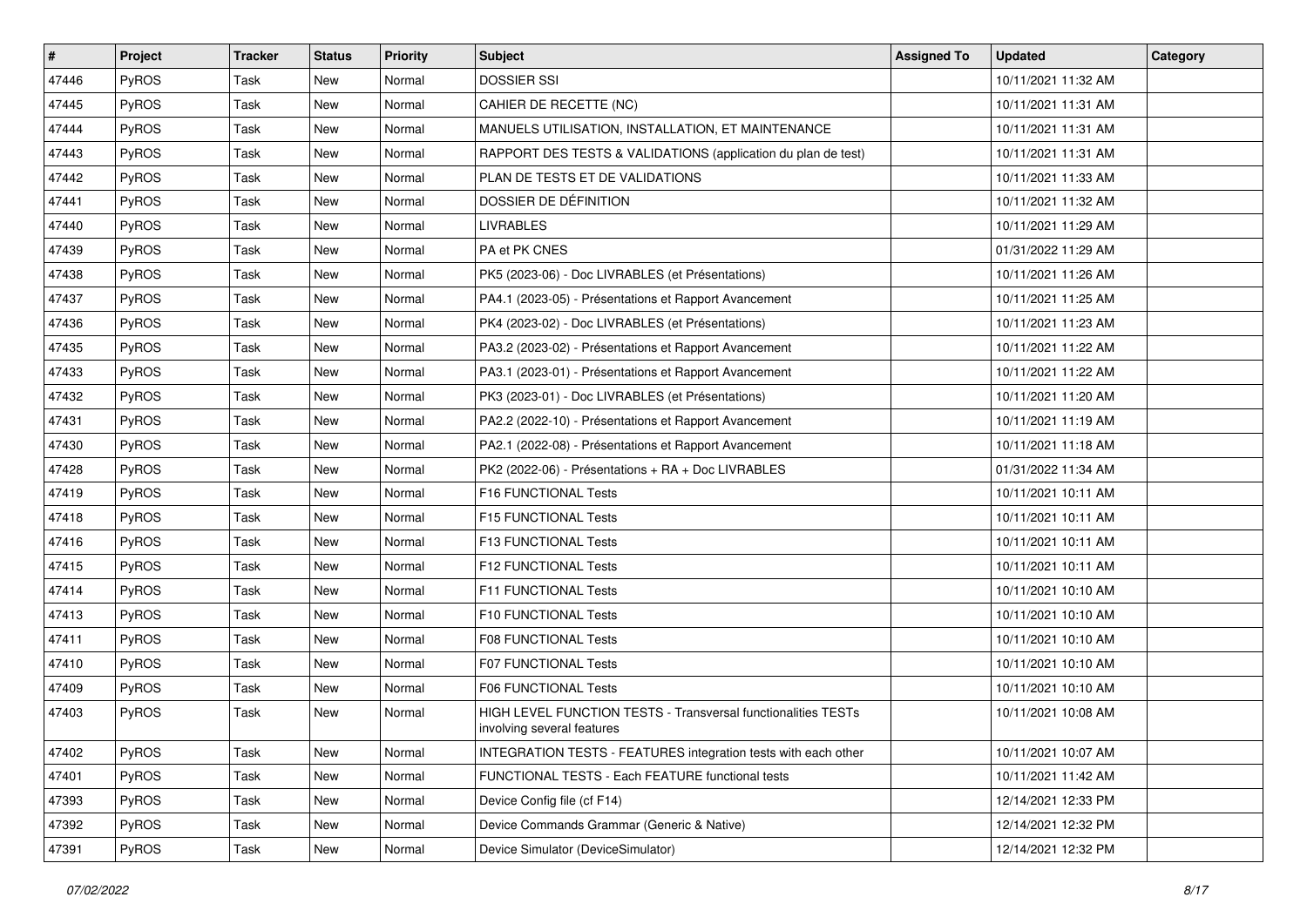| #     | Project      | <b>Tracker</b> | <b>Status</b> | <b>Priority</b> | <b>Subject</b>                                        | <b>Assigned To</b>     | <b>Updated</b>      | Category |
|-------|--------------|----------------|---------------|-----------------|-------------------------------------------------------|------------------------|---------------------|----------|
| 47390 | PyROS        | Task           | <b>New</b>    | Normal          | Device Agent (AgentDevice) (de type Agent)            |                        | 12/14/2021 12:32 PM |          |
| 47389 | PyROS        | Task           | <b>New</b>    | Normal          | Device Controller (DeviceController)                  |                        | 12/14/2021 12:29 PM |          |
| 47387 | <b>PyROS</b> | Task           | <b>New</b>    | Normal          | (F14) CRUD config                                     |                        | 01/29/2022 01:24 AM |          |
| 47386 | PyROS        | Task           | <b>New</b>    | Normal          | (F03) Initial data (fixture)                          |                        | 12/15/2021 07:32 AM |          |
| 47375 | PyROS        | Task           | <b>New</b>    | Normal          | Association quota SP                                  |                        | 10/11/2021 10:37 AM |          |
| 46790 | PyROS        | Task           | New           | Normal          | F16 - EXIGENCES satisfaites (+ tests mis à jour)      |                        | 09/14/2021 02:47 PM |          |
| 46789 | PyROS        | Task           | <b>New</b>    | Normal          | F15 - EXIGENCES satisfaites (+ tests mis à jour)      |                        | 09/14/2021 02:47 PM |          |
| 46788 | PyROS        | Task           | <b>New</b>    | Normal          | (F14) EXIGENCES satisfaites (+ tests mis à jour)      |                        | 01/29/2022 01:24 AM |          |
| 46787 | PyROS        | Task           | New           | Normal          | (F09) REQUIREMENTS validated (+ tests udpated)        |                        | 12/14/2021 12:18 PM |          |
| 46786 | PyROS        | Task           | <b>New</b>    | Normal          | F08 - EXIGENCES satisfaites (+ tests mis à jour)      |                        | 09/14/2021 02:45 PM |          |
| 46785 | PyROS        | Task           | New           | Normal          | F07 - EXIGENCES satisfaites (+ tests mis à jour)      |                        | 09/14/2021 02:44 PM |          |
| 46783 | PyROS        | Task           | <b>New</b>    | Normal          | F04 - EXIGENCES satisfaites (+ tests mis à jour)      |                        | 09/14/2021 02:43 PM |          |
| 46782 | PyROS        | Task           | New           | Normal          | F03 - EXIGENCES satisfaites (+ tests mis à jour)      |                        | 09/14/2021 02:43 PM |          |
| 46781 | PyROS        | Task           | <b>New</b>    | Normal          | (F02) EXIGENCES satisfaites (+ tests mis à jour)      |                        | 01/29/2022 01:27 AM |          |
| 46780 | PyROS        | Task           | <b>New</b>    | Normal          | (F01) EXIGENCES satisfaites (+ tests mis à jour)      |                        | 10/08/2021 06:01 PM |          |
| 45818 | <b>PyROS</b> | Task           | <b>New</b>    | Normal          | (F14) TESTS to validate this feature                  |                        | 08/09/2021 10:43 AM |          |
| 45816 | PyROS        | Task           | <b>New</b>    | Normal          | <b>SP Delete</b>                                      |                        | 10/28/2021 08:35 AM |          |
| 45815 | PyROS        | Task           | <b>New</b>    | Normal          | test_SCP_manage_quota                                 |                        | 09/22/2021 04:47 PM |          |
| 45811 | PyROS        | Task           | <b>New</b>    | Normal          | SP update                                             |                        | 11/03/2021 09:16 AM |          |
| 45810 | PyROS        | Task           | <b>New</b>    | Normal          | SP Read (view list and view 1)                        |                        | 10/27/2021 02:47 PM |          |
| 45809 | PyROS        | Task           | <b>New</b>    | Normal          | <b>SP Create</b>                                      |                        | 10/27/2021 08:42 AM |          |
| 45799 | PyROS        | Task           | <b>New</b>    | Normal          | Execute TESTS on commit/push (new script PUSH)        | <b>Pallier Etienne</b> | 07/19/2021 08:54 AM |          |
| 45791 | PyROS        | Task           | <b>New</b>    | Normal          | PA1.1 (2022-03) - Présentations et Rapport Avancement |                        | 10/11/2021 11:14 AM |          |
| 45790 | PyROS        | Task           | <b>New</b>    | Normal          | PK1 (2022-01) - Présentations + RA + Doc LIVRABLES    |                        | 01/31/2022 11:33 AM |          |
| 45776 | PyROS        | Task           | <b>New</b>    | Normal          | <b>Test User Delete</b>                               |                        | 08/13/2021 01:46 PM |          |
| 45772 | PyROS        | Task           | <b>New</b>    | Normal          | Test User Read (view list and view 1)                 |                        | 08/13/2021 01:51 PM |          |
| 45766 | PyROS        | Task           | <b>New</b>    | Normal          | <b>Test User Update</b>                               |                        | 08/13/2021 01:53 PM |          |
| 45762 | PyROS        | Task           | New           | Normal          | <b>Test User Connexion</b>                            |                        | 08/13/2021 01:55 PM |          |
| 45761 | PyROS        | Task           | New           | Normal          | Test User Create (registration)                       |                        | 08/13/2021 01:54 PM |          |
| 45756 | PyROS        | Task           | New           | Normal          | QUOTA & PRIO - Gestion du quota et de la priorité     |                        | 10/11/2021 10:35 AM |          |
| 45748 | PyROS        | Task           | New           | Normal          | Définir Accesseurs (getX())                           |                        | 01/29/2022 01:21 AM |          |
| 45556 | PyROS        | Task           | New           | Normal          | User activation/deactivation                          |                        | 06/25/2021 08:18 AM |          |
| 45552 | PyROS        | Task           | New           | Normal          | General configuration integration                     |                        | 03/15/2022 11:15 PM |          |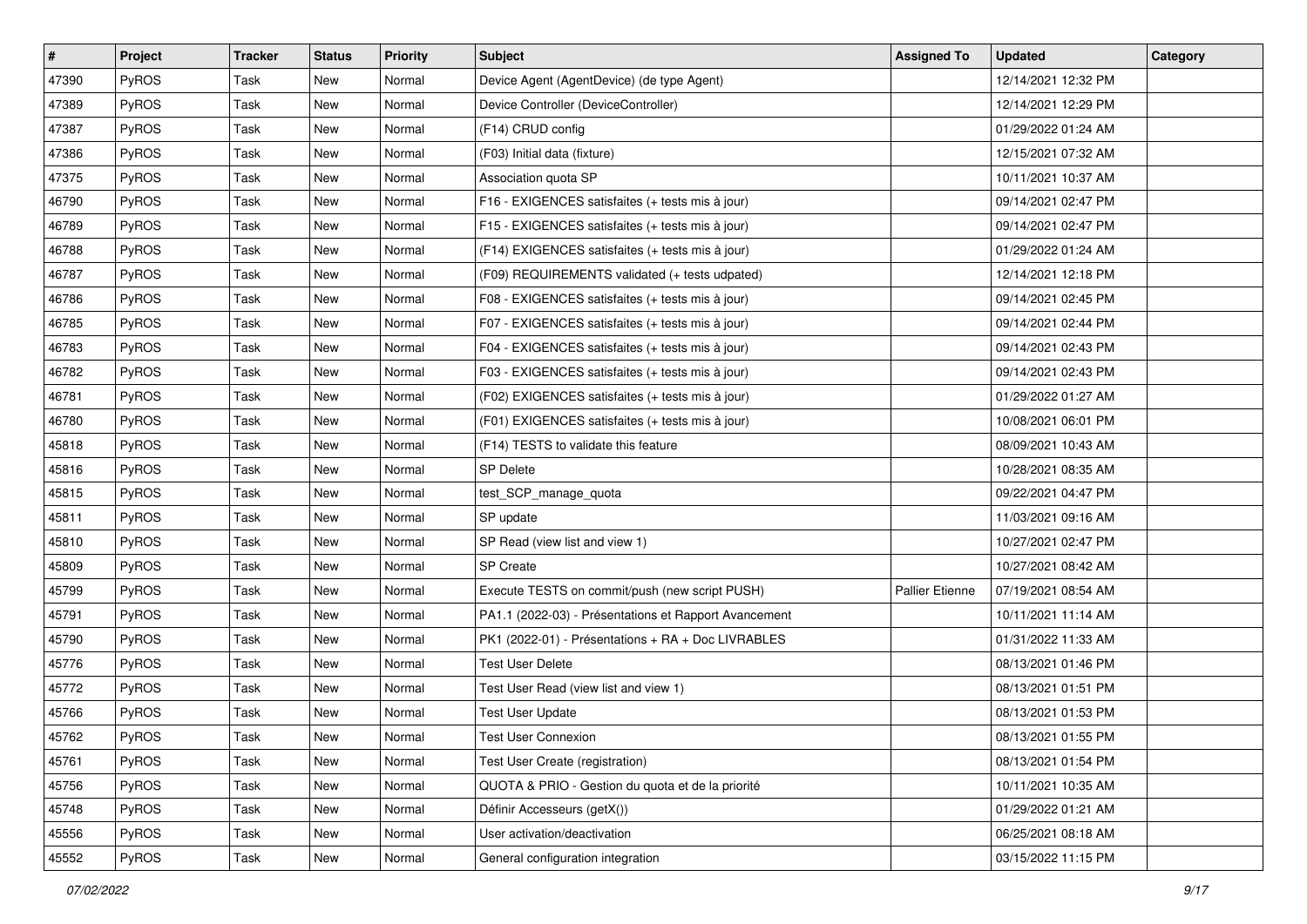| #     | Project | <b>Tracker</b> | <b>Status</b> | <b>Priority</b> | <b>Subject</b>                                                                                                          | <b>Assigned To</b>   | <b>Updated</b>      | <b>Category</b> |
|-------|---------|----------------|---------------|-----------------|-------------------------------------------------------------------------------------------------------------------------|----------------------|---------------------|-----------------|
| 45550 | PyROS   | Task           | <b>New</b>    | Normal          | Users View & Export                                                                                                     | Koralewski<br>Alexis | 03/29/2022 09:14 AM |                 |
| 45484 | PyROS   | Feature        | <b>New</b>    | Normal          | **** D5 - Images management (L1-L2)                                                                                     |                      | 02/02/2022 02:36 PM |                 |
| 45481 | PyROS   | Feature        | <b>New</b>    | Normal          | **** D2 - Users & Programs                                                                                              |                      | 03/29/2022 09:17 AM |                 |
| 45452 | PyROS   | Story          | <b>New</b>    | Normal          | *** REQ-0XX REQUIREMENTS FROM CNES (PR)                                                                                 |                      | 06/14/2021 01:17 PM |                 |
| 45346 | PyROS   | Task           | <b>New</b>    | Normal          | (F10) ENTITIES - Initial data (fixture)                                                                                 |                      | 06/03/2021 09:17 AM |                 |
| 45340 | PyROS   | Task           | <b>New</b>    | Normal          | <b>INITIAL DATA (fixtures)</b>                                                                                          | Koralewski<br>Alexis | 12/14/2021 12:09 PM |                 |
| 45295 | PyROS   | Task           | <b>New</b>    | Normal          | Create DARK files (acquisition)                                                                                         |                      | 05/27/2021 11:22 AM |                 |
| 45294 | PyROS   | Task           | <b>New</b>    | Normal          | Create BIAS files (acquisition)                                                                                         |                      | 05/27/2021 11:22 AM |                 |
| 45293 | PyROS   | Task           | <b>New</b>    | Normal          | Create FLAT files (acquisition)                                                                                         |                      | 05/27/2021 11:21 AM |                 |
| 45292 | PyROS   | Task           | <b>New</b>    | Normal          | (F10) TESTS to validate this feature                                                                                    |                      | 05/27/2021 11:11 AM |                 |
| 45291 | PyROS   | Task           | <b>New</b>    | Normal          | (F10) AUTHORIZATIONS for this feature (who can do what) :<br>documentation & implementation                             |                      | 06/08/2021 08:19 AM |                 |
| 45290 | PyROS   | Task           | <b>New</b>    | Normal          | (F10) ENTITIES - definition & implementation                                                                            |                      | 06/03/2021 09:17 AM |                 |
| 45195 | PyROS   | Story          | <b>New</b>    | Normal          | REQ-122 Page information état agent                                                                                     |                      | 05/12/2021 12:18 PM |                 |
| 45194 | PyROS   | Story          | <b>New</b>    | Normal          | REQ-121 Limiter le nombre d'essais de connexion d'un utilisateur                                                        |                      | 05/12/2021 12:17 PM |                 |
| 45193 | PyROS   | Story          | <b>New</b>    | Normal          | REQ-120 Pages web dédiées pour gérer différents besoins                                                                 |                      | 05/12/2021 12:17 PM |                 |
| 45192 | PyROS   | Story          | New           | Normal          | REQ-119 Analyse images : le service de traitement d'images doit être<br>interopérable (à distance, par service externe) |                      | 05/12/2021 12:17 PM |                 |
| 45191 | PyROS   | Story          | <b>New</b>    | Normal          | REQ-118 Avoir un obturateur sur les caméras (Utile pour faire les Dark)                                                 |                      | 05/12/2021 12:16 PM |                 |
| 45190 | PyROS   | Story          | New           | Normal          | REQ-117 Calibration : génération des images de calibration en fonction<br>du temps (DBF) (Dark dépend du temps pose)    |                      | 05/12/2021 12:16 PM |                 |
| 45189 | PyROS   | Story          | New           | Normal          | REQ-116 Calibration astro: trouver une solution quand l'image est<br>distendue (distortion)                             |                      | 05/12/2021 12:16 PM |                 |
| 45188 | PyROS   | Story          | New           | Normal          | REQ-115 Calibration : traiter efficacement les fichiers de calibration DBF<br>(dark, bias, flat)                        |                      | 05/12/2021 12:15 PM |                 |
| 45187 | PyROS   | Story          | <b>New</b>    | Normal          | REQ-114 Planification des séquences : Equité                                                                            |                      | 05/12/2021 12:15 PM |                 |
| 45186 | PyROS   | Story          | <b>New</b>    | Normal          | REQ-113 Planification des séquences : Efficacité, efficience                                                            |                      | 05/12/2021 12:15 PM |                 |
| 45185 | PyROS   | Story          | <b>New</b>    | Normal          | REQ-112 Planification des séquences : Flexibilité                                                                       |                      | 05/12/2021 12:14 PM |                 |
| 45184 | PyROS   | Story          | <b>New</b>    | Normal          | REQ-111 Mise en sécurité automatique en cas de cyclone                                                                  |                      | 03/16/2022 04:38 PM |                 |
| 45183 | PyROS   | Story          | New           | Normal          | REQ-110 Arrêt et redémarrage automatique en cas de coupure électrique                                                   |                      | 03/16/2022 04:38 PM |                 |
| 45182 | PyROS   | Story          | New           | Normal          | REQ-109 Afficher infos utiles sur les requetes/séquences                                                                |                      | 05/12/2021 12:13 PM |                 |
| 45181 | PyROS   | Story          | <b>New</b>    | Normal          | REQ-108 Pouvoir déposer dans différents systèmes de coordonnées                                                         |                      | 02/22/2022 04:38 PM |                 |
| 45180 | PyROS   | Story          | New           | Normal          | REQ-107 Suivi complet d'une requête, depuis son dépot, jusqu'à son<br>exécution, en passant par sa planification        |                      | 05/12/2021 12:12 PM |                 |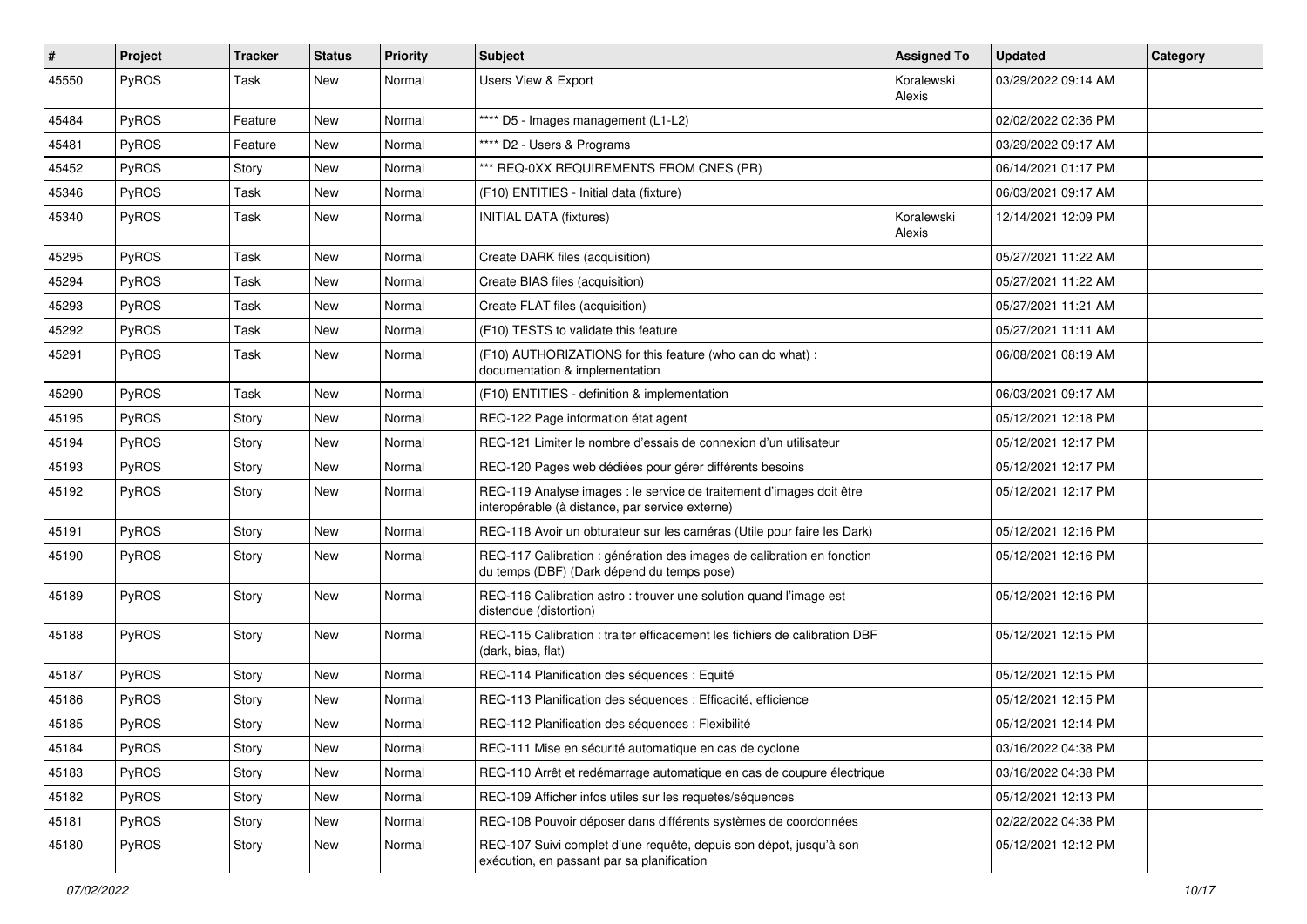| #     | Project      | <b>Tracker</b> | <b>Status</b> | <b>Priority</b> | <b>Subject</b>                                                                              | <b>Assigned To</b> | Updated             | Category |
|-------|--------------|----------------|---------------|-----------------|---------------------------------------------------------------------------------------------|--------------------|---------------------|----------|
| 45179 | PyROS        | Story          | <b>New</b>    | Normal          | REQ-106 Requete appartient à un SP (lié à un PI qui est lié à des users)                    |                    | 05/12/2021 12:12 PM |          |
| 45178 | PyROS        | Story          | New           | Normal          | REQ-105 Pouvoir enlever une séquence (scène) déposée pour en<br>déposer une autre           |                    | 05/12/2021 12:11 PM |          |
| 45177 | PyROS        | Story          | New           | Normal          | REQ-104 Rôles utilisateurs (profils)                                                        |                    | 05/12/2021 12:11 PM |          |
| 45176 | PyROS        | Story          | New           | Normal          | REQ-103 Connexion unique pour accéder à tous les services, si possible<br>via annuaire LDAP |                    | 05/12/2021 12:10 PM |          |
| 45175 | PyROS        | Story          | <b>New</b>    | Normal          | REQ-102 Surveillance et sécurisation de la BD                                               |                    | 03/16/2022 04:38 PM |          |
| 45174 | <b>PyROS</b> | Story          | New           | Normal          | REQ-213 Sauvegarde temporaire des images brutes pour opérations de<br>maintenance           |                    | 05/12/2021 12:01 PM |          |
| 45173 | PyROS        | Story          | <b>New</b>    | Normal          | REQ-212 Espace privé pour extensions et déploiement sans git                                |                    | 05/12/2021 12:00 PM |          |
| 45172 | <b>PyROS</b> | Story          | <b>New</b>    | Normal          | REQ-211 Allsky scan                                                                         |                    | 05/12/2021 11:58 AM |          |
| 45171 | PyROS        | Story          | New           | Normal          | REQ-210 Affichage contenu BD                                                                |                    | 05/12/2021 11:58 AM |          |
| 45170 | PyROS        | Story          | <b>New</b>    | Normal          | REQ-209 Lecture des logs                                                                    |                    | 05/12/2021 11:58 AM |          |
| 45169 | <b>PyROS</b> | Story          | New           | Normal          | REQ-208 Lecture et téléchargement des images                                                |                    | 05/12/2021 11:57 AM |          |
| 45168 | PyROS        | Story          | <b>New</b>    | Normal          | REQ-207 Rapports de synthèse, outils de monitoring                                          |                    | 05/12/2021 11:57 AM |          |
| 45167 | PyROS        | Story          | New           | Normal          | REQ-206 Espace mutualisé (comme CADOR)                                                      |                    | 05/12/2021 11:57 AM |          |
| 45166 | PyROS        | Story          | New           | Normal          | REQ-205 Bandeau en haut de pages pour messages d'info ou<br>avertissement                   |                    | 05/12/2021 11:56 AM |          |
| 45165 | PyROS        | Story          | New           | Normal          | REQ-204 Architecture site, différents espaces selon les roles                               |                    | 05/12/2021 11:56 AM |          |
| 45164 | PyROS        | Story          | New           | Normal          | REQ-203 GUI multilingue (choix de la langue)                                                |                    | 05/12/2021 11:55 AM |          |
| 45163 | PyROS        | Story          | New           | Normal          | REQ-013 PYROS-10 ordonnancement temps réel                                                  |                    | 07/01/2021 08:30 AM |          |
| 45162 | PyROS        | Story          | New           | Normal          | REQ-014 PYROS-10 priorité et quotas utilisateurs                                            |                    | 07/01/2021 08:29 AM |          |
| 45161 | PyROS        | Story          | <b>New</b>    | Normal          | REQ-011 PYROS-10 ordonnanceur sur chaque télescope                                          |                    | 07/01/2021 08:29 AM |          |
| 45160 | <b>PyROS</b> | Story          | New           | Normal          | REQ-012 PYROS-10 limiter les temps morts entre requêtes                                     |                    | 05/12/2021 10:47 AM |          |
| 45159 | PyROS        | Story          | New           | Normal          | REQ-003 Interface avec les données CNRS de manière authentifiée                             |                    | 05/12/2021 10:46 AM |          |
| 45158 | PyROS        | Story          | New           | Normal          | REQ-006 Notification de changement d'état d'une requête                                     |                    | 05/12/2021 10:45 AM |          |
| 45157 | <b>PyROS</b> | Story          | New           | Normal          | REQ-002 Déclenchement des jobs sur déclenchement au lieu de<br>scrutation                   |                    | 05/12/2021 11:46 AM |          |
| 45156 | PyROS        | Story          | New           | Normal          | REQ-004 POC GTRS et websocket                                                               |                    | 05/12/2021 11:45 AM |          |
| 45155 | PyROS        | Story          | New           | Normal          | REQ-001 planification de tâches récurrentes                                                 |                    | 05/12/2021 10:44 AM |          |
| 45154 | PyROS        | Story          | New           | Normal          | REQ-070 SSI_010 Spécifications techniques SSI                                               |                    | 03/16/2022 04:42 PM |          |
| 45153 | PyROS        | Story          | New           | Normal          | REQ-051 Sécurité des systèmes informatique (SSI)                                            |                    | 03/16/2022 04:44 PM |          |
| 45152 | PyROS        | Story          | New           | Normal          | REQ-068 ACCEPT 010 Plan de validation et d'essai                                            |                    | 05/12/2021 10:42 AM |          |
| 45151 | PyROS        | Story          | New           | Normal          | REQ-069 Plan de validation et d'essai                                                       |                    | 05/12/2021 10:42 AM |          |
| 45150 | PyROS        | Story          | New           | Normal          | REQ-066 QUALIF_030 Exigence                                                                 |                    | 05/12/2021 10:41 AM |          |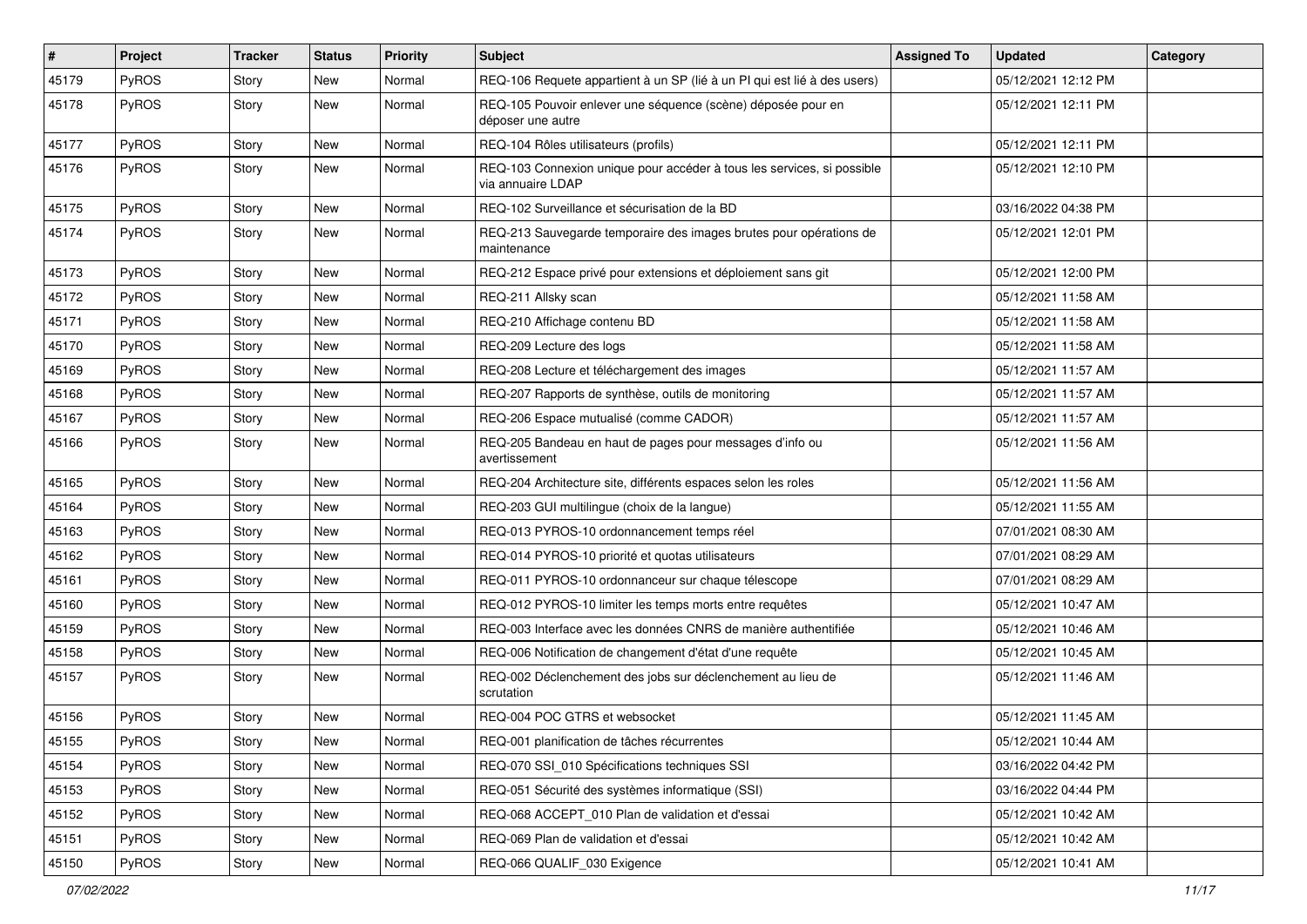| #     | Project      | <b>Tracker</b> | <b>Status</b> | <b>Priority</b> | <b>Subject</b>                                                                          | <b>Assigned To</b> | <b>Updated</b>      | Category |
|-------|--------------|----------------|---------------|-----------------|-----------------------------------------------------------------------------------------|--------------------|---------------------|----------|
| 45149 | PyROS        | Story          | <b>New</b>    | Normal          | REQ-067 Qualification des exigences                                                     |                    | 05/12/2021 10:41 AM |          |
| 45148 | PyROS        | Story          | <b>New</b>    | Normal          | REQ-063 Qualification opérationnelle                                                    |                    | 05/12/2021 10:40 AM |          |
| 45147 | PyROS        | Story          | New           | Normal          | REQ-059 Qualification technique                                                         |                    | 05/12/2021 10:40 AM |          |
| 45146 | PyROS        | Story          | <b>New</b>    | Normal          | REQ-064 Déploiement                                                                     |                    | 05/12/2021 10:39 AM |          |
| 45145 | PyROS        | Story          | <b>New</b>    | Normal          | REQ-062 QUALIF_020 Qualification opérationnelle                                         |                    | 05/12/2021 10:39 AM |          |
| 45144 | PyROS        | Story          | <b>New</b>    | Normal          | REQ-060 JUSTIF_010 Justification de la définition                                       |                    | 05/12/2021 10:38 AM |          |
| 45143 | PyROS        | Story          | <b>New</b>    | Normal          | REQ-061 Justification de la définition                                                  |                    | 05/12/2021 10:37 AM |          |
| 45142 | <b>PyROS</b> | Story          | <b>New</b>    | Normal          | REQ-058 QUALIF 010 Qualification technique                                              |                    | 05/12/2021 10:37 AM |          |
| 45141 | PyROS        | Story          | <b>New</b>    | Normal          | REQ-056 INTERFACE_010 Interfaçage avec PyROS                                            |                    | 05/12/2021 10:36 AM |          |
| 45140 | PyROS        | Story          | <b>New</b>    | Normal          | REQ-057 Interfaçage avec TAROT NC                                                       |                    | 05/12/2021 10:36 AM |          |
| 45139 | PyROS        | Story          | <b>New</b>    | Normal          | REQ-054 Documentation et Formation                                                      |                    | 05/12/2021 10:35 AM |          |
| 45138 | PyROS        | Story          | <b>New</b>    | Normal          | REQ-055 ERGO_040 Documentation                                                          |                    | 05/12/2021 10:35 AM |          |
| 45137 | <b>PyROS</b> | Story          | <b>New</b>    | Normal          | REQ-053 ERGO_030 Formation                                                              |                    | 05/12/2021 10:35 AM |          |
| 45136 | PyROS        | Story          | <b>New</b>    | Normal          | REQ-052 ERGO_020 Operabilité                                                            |                    | 05/12/2021 10:34 AM |          |
| 45135 | PyROS        | Story          | <b>New</b>    | Normal          | REQ-050 SURETE_260 Système informatique (SSI)                                           |                    | 03/16/2022 04:42 PM |          |
| 45134 | PyROS        | Story          | New           | Normal          | REQ-043 SURETE 180 Sécurité des personnes : lumière                                     |                    | 05/12/2021 10:33 AM |          |
| 45133 | PyROS        | Story          | <b>New</b>    | Normal          | REQ-042 SURETE_170 Sécurité des personnes : système d'arrêt<br>automatique              |                    | 05/12/2021 10:33 AM |          |
| 45132 | PyROS        | Story          | New           | Normal          | REQ-031 SURETE_040 Automatisation du bâtiment                                           |                    | 05/12/2021 10:32 AM |          |
| 45131 | PyROS        | Story          | <b>New</b>    | Normal          | REQ-049 SURETE_250 Transfert des données                                                |                    | 03/16/2022 04:16 PM |          |
| 45130 | PyROS        | Story          | <b>New</b>    | Normal          | REQ-047 SURETE_240 Sauvegarde des données brutes                                        |                    | 03/16/2022 04:42 PM |          |
| 45129 | <b>PyROS</b> | Story          | New           | Normal          | REQ-046 SURETE_210 Arrêt du système en cas de condition<br>météorologiques défavorables |                    | 03/16/2022 04:42 PM |          |
| 45128 | PyROS        | Story          | New           | Normal          | REQ-045 SECURITE_200 Système d'alerte                                                   |                    | 03/16/2022 04:42 PM |          |
| 45127 | <b>PyROS</b> | Story          | <b>New</b>    | Normal          | REQ-044 SURETE_190 Sécurité des personnes : système d'arrêt<br>d'urgence                |                    | 05/12/2021 10:30 AM |          |
| 45126 | PyROS        | Story          | <b>New</b>    | Normal          | REQ-048 sauvegarde des données brutes                                                   |                    | 03/16/2022 04:43 PM |          |
| 45125 | PyROS        | Story          | <b>New</b>    | Normal          | REQ-041 information sur les composants (ajout)                                          |                    | 05/12/2021 10:29 AM |          |
| 45124 | PyROS        | Story          | New           | Normal          | REQ-038 focalisation, alignement,                                                       |                    | 05/12/2021 10:29 AM |          |
| 45123 | <b>PyROS</b> | Story          | New           | Normal          | REQ-036 logiciel pour la maintenance à distance                                         |                    | 05/12/2021 10:28 AM |          |
| 45122 | PyROS        | Story          | New           | Normal          | REQ-032 automatisation du bâtiment et du télescope                                      |                    | 05/12/2021 10:27 AM |          |
| 45121 | <b>PyROS</b> | Story          | New           | Normal          | REQ-009 requêtes de calibration                                                         |                    | 05/12/2021 10:54 AM |          |
| 45120 | PyROS        | Story          | New           | Normal          | REQ-017 Information sur les requêtes soumises par l'utilisateur                         |                    | 05/12/2021 10:55 AM |          |
| 45119 | PyROS        | Story          | New           | Normal          | REQ-008 requêtes SST flexibles                                                          |                    | 05/12/2021 10:54 AM |          |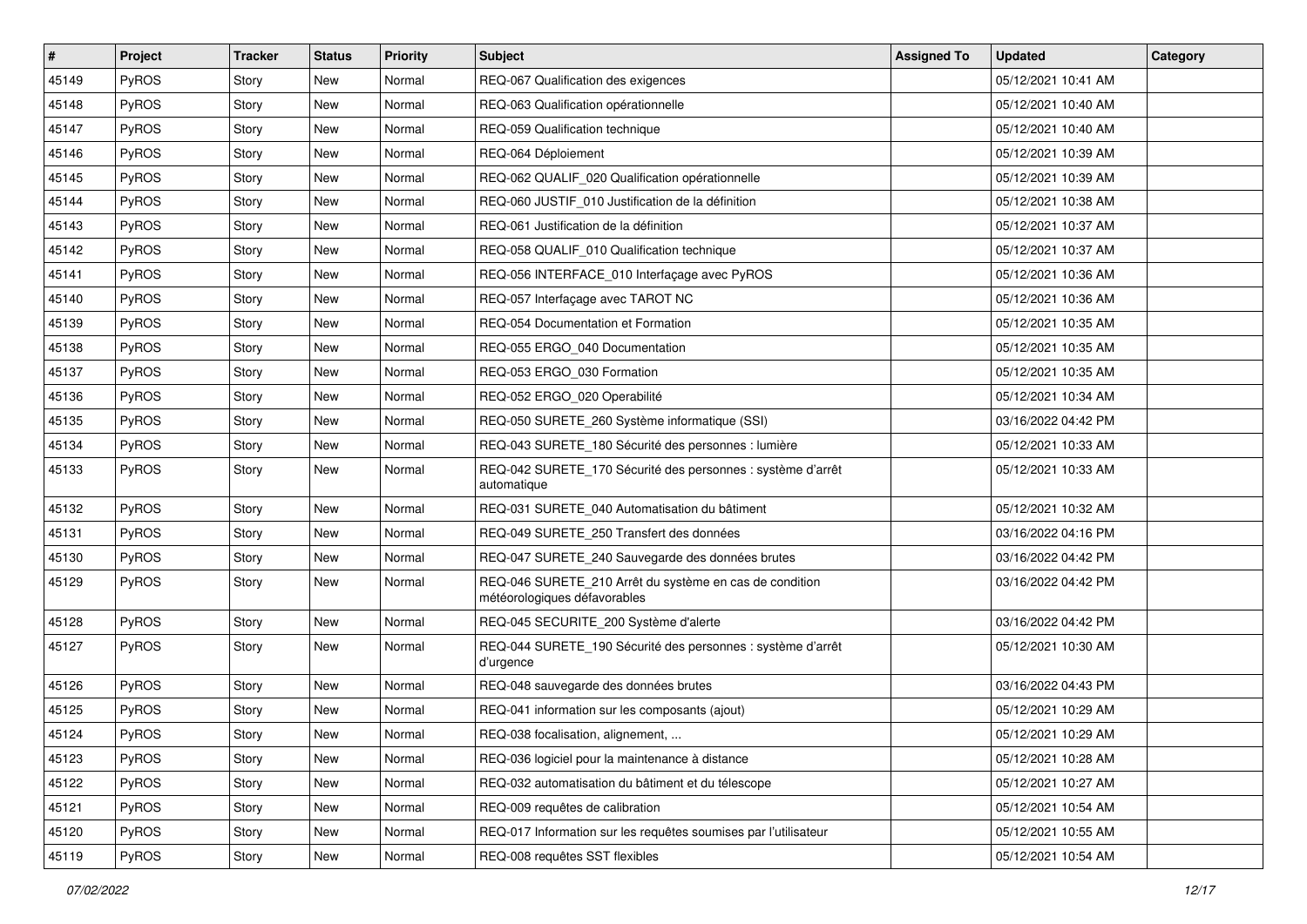| $\vert$ # | Project      | <b>Tracker</b> | <b>Status</b> | <b>Priority</b> | <b>Subject</b>                                                                  | <b>Assigned To</b>     | <b>Updated</b>      | Category |
|-----------|--------------|----------------|---------------|-----------------|---------------------------------------------------------------------------------|------------------------|---------------------|----------|
| 45118     | PyROS        | Story          | <b>New</b>    | Normal          | REQ-016 informations sur les composants de l'observatoire                       |                        | 05/12/2021 10:55 AM |          |
| 45117     | PyROS        | Story          | <b>New</b>    | Normal          | REQ-019 Mise à disposition des images et mesures                                |                        | 05/12/2021 10:55 AM |          |
| 45116     | <b>PyROS</b> | Story          | New           | Normal          | REQ-039 SURETE_160 Sauvegarde des pannes                                        |                        | 05/12/2021 10:56 AM |          |
| 45115     | PyROS        | Story          | <b>New</b>    | Normal          | REQ-035 SURETE_130 Maintenance à distance                                       |                        | 05/12/2021 10:56 AM |          |
| 45114     | PyROS        | Story          | <b>New</b>    | Normal          | REQ-021 FONC_020 Saut en déclinaison entre chaque image                         |                        | 05/12/2021 10:15 AM |          |
| 45113     | PyROS        | Story          | New           | Normal          | REQ-024 FONC_080 Directions et trajectoires accessibles                         |                        | 05/12/2021 10:11 AM |          |
| 45112     | PyROS        | Story          | <b>New</b>    | Normal          | REQ-023 FONC_030 Délai de reprogrammation                                       |                        | 05/12/2021 10:00 AM |          |
| 45103     | <b>PyROS</b> | Story          | <b>New</b>    | Normal          | REQ-033 SURETE_050 Prise en compte de la météo                                  |                        | 03/16/2022 04:42 PM |          |
| 45102     | PyROS        | Story          | <b>New</b>    | Normal          | REQ-029 Métadonnées des images                                                  |                        | 05/11/2021 04:44 PM |          |
| 45101     | PyROS        | Story          | <b>New</b>    | Normal          | REQ-034 SURETE_080 Coupure électrique                                           |                        | 03/16/2022 04:42 PM |          |
| 45100     | <b>PyROS</b> | Story          | New           | Normal          | REQ-026 Plage d'angles horaires et ligne d'horizon                              |                        | 05/11/2021 04:38 PM |          |
| 45099     | PyROS        | Story          | <b>New</b>    | Normal          | REQ-037 SURETE_140 Vérification du fonctionnement du télescope :<br>calibration |                        | 05/11/2021 04:35 PM |          |
| 45098     | PyROS        | Story          | New           | Normal          | REQ-030 SURETE_30 Répartition des nuits                                         |                        | 05/11/2021 04:27 PM |          |
| 45097     | PyROS        | Story          | <b>New</b>    | Normal          | REQ-028 FONC_180 Métadonnées pour les poursuites LEO (optionnelle)              |                        | 05/11/2021 04:45 PM |          |
| 45096     | PyROS        | Story          | New           | Normal          | REQ-027 FONC_170 Métadonnées                                                    |                        | 05/11/2021 04:44 PM |          |
| 45095     | PyROS        | Story          | <b>New</b>    | Normal          | REQ-018 Cloisonnement des données                                               |                        | 05/11/2021 04:17 PM |          |
| 45051     | PyROS        | Task           | <b>New</b>    | Normal          | Implémenter le protocole Indi avec une classe DeviceControllerIndi              |                        | 05/06/2021 05:05 PM |          |
| 45049     | PyROS        | Task           | New           | Normal          | <b>CAMERA FLI</b>                                                               |                        | 07/16/2021 09:34 AM |          |
| 45048     | PyROS        | Task           | <b>New</b>    | Normal          | HARDWARE DEVICES definition, test, config, management                           |                        | 10/08/2021 05:51 PM |          |
| 45047     | PyROS        | Task           | New           | Normal          | Piloter le telescope en mode manuel depuis le Dashboard                         | <b>Pallier Etienne</b> | 12/14/2021 12:34 PM |          |
| 45046     | PyROS        | Task           | <b>New</b>    | Normal          | Manual mode                                                                     |                        | 12/14/2021 12:34 PM |          |
| 45041     | PyROS        | Task           | <b>New</b>    | Normal          | Pouvoir télécharger zip ou faire clone depuis gitlab sans se connecter          | <b>Pallier Etienne</b> | 05/06/2021 04:05 PM |          |
| 45035     | PyROS        | Task           | New           | Normal          | Resilience (failure tolerance)                                                  |                        | 05/06/2021 12:58 PM |          |
| 45034     | PyROS        | Task           | <b>New</b>    | Normal          | Resilience (failure tolerance)                                                  |                        | 05/06/2021 12:58 PM |          |
| 45003     | <b>PyROS</b> | Task           | New           | Normal          | Config Read & View                                                              | Koralewski<br>Alexis   | 08/09/2021 10:43 AM |          |
| 44999     | PyROS        | Task           | <b>New</b>    | Normal          | Execution                                                                       |                        | 12/14/2021 12:35 PM |          |
| 44998     | PyROS        | Task           | New           | Normal          | Monitoring: Check & log continuously instrument (or telescope) status           |                        | 12/14/2021 12:33 PM |          |
| 44997     | PyROS        | Task           | New           | Normal          | Start & Stop                                                                    |                        | 12/14/2021 12:33 PM |          |
| 44995     | PyROS        | Task           | <b>New</b>    | Normal          | (F09) TESTS to validate this feature                                            |                        | 10/08/2021 05:45 PM |          |
| 44994     | PyROS        | Task           | New           | Normal          | (F09) AUTHORIZATIONS for this feature (who can do what) : doc &<br>implem.      |                        | 12/14/2021 12:15 PM |          |
| 44993     | PyROS        | Task           | New           | Normal          | (F09) ENTITIES definition & implementation                                      |                        | 12/14/2021 12:33 PM |          |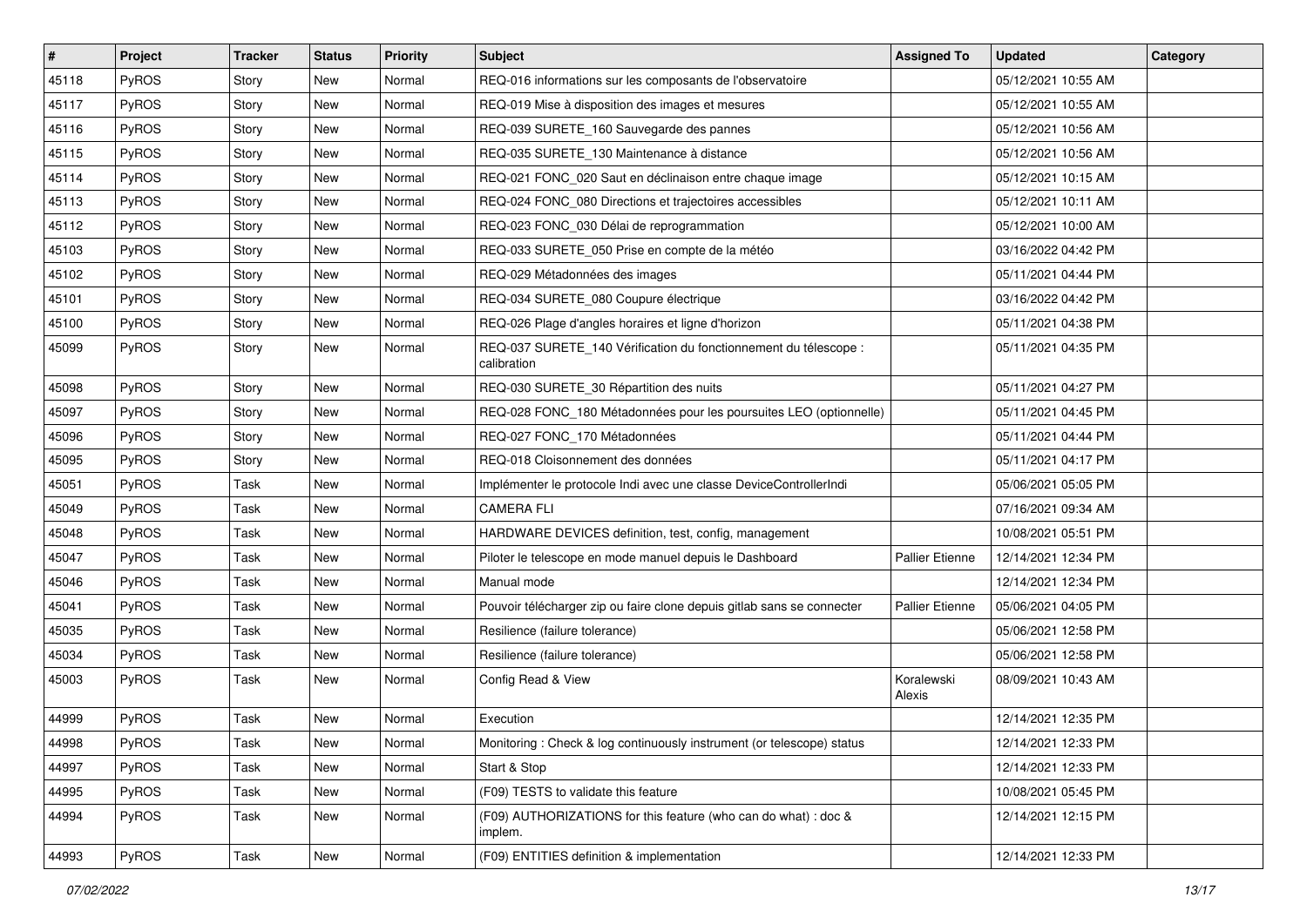| $\vert$ # | Project      | <b>Tracker</b> | <b>Status</b> | <b>Priority</b> | <b>Subject</b>                                                                                                                          | <b>Assigned To</b>   | <b>Updated</b>      | Category |
|-----------|--------------|----------------|---------------|-----------------|-----------------------------------------------------------------------------------------------------------------------------------------|----------------------|---------------------|----------|
| 44992     | <b>PyROS</b> | Task           | <b>New</b>    | Normal          | Switch modes between Automatic and Manual mode                                                                                          |                      | 05/04/2021 12:31 PM |          |
| 44991     | PyROS        | Task           | <b>New</b>    | Normal          | Execution                                                                                                                               |                      | 05/04/2021 12:30 PM |          |
| 44990     | PyROS        | Task           | <b>New</b>    | Normal          | Monitoring: Check & log continuously Telescope and instruments status,<br>and make a general synthesis                                  |                      | 05/04/2021 12:30 PM |          |
| 44989     | PyROS        | Task           | <b>New</b>    | Normal          | Start & Stop                                                                                                                            |                      | 05/04/2021 12:29 PM |          |
| 44988     | PyROS        | Task           | <b>New</b>    | Normal          | <b>TESTS</b> to validate this feature                                                                                                   |                      | 05/04/2021 12:26 PM |          |
| 44987     | PyROS        | Task           | <b>New</b>    | Normal          | (F08) AUTHORIZATIONS for this feature (who can do what):<br>documentation & implementation                                              |                      | 06/08/2021 08:20 AM |          |
| 44986     | PyROS        | Task           | New           | Normal          | ENTITIES (& properties) to be defined                                                                                                   |                      | 05/04/2021 12:25 PM |          |
| 44973     | PyROS        | Task           | New           | Normal          | (F07) Scheduling Sequences according to priorities, quotas, observing<br>conditions, Seq parameters, Seq constraints                    |                      | 05/06/2021 02:59 PM |          |
| 44972     | PyROS        | Task           | <b>New</b>    | Normal          | Planning triggers - each time the context is changed                                                                                    |                      | 05/03/2021 12:06 PM |          |
| 44971     | PyROS        | Task           | <b>New</b>    | Normal          | Get the list of sequences to be planned                                                                                                 |                      | 05/03/2021 11:43 AM |          |
| 44970     | PyROS        | Task           | <b>New</b>    | Normal          | <b>TESTS</b> to validate this feature                                                                                                   |                      | 05/03/2021 11:41 AM |          |
| 44969     | PyROS        | Task           | New           | Normal          | (F07) AUTHORIZATIONS for this feature (who can do what) :<br>documentation & implementation                                             |                      | 06/08/2021 08:21 AM |          |
| 44968     | PyROS        | Task           | <b>New</b>    | Normal          | ENTITIES (& properties) to be defined                                                                                                   |                      | 05/03/2021 11:38 AM |          |
| 44945     | PyROS        | Task           | <b>New</b>    | Normal          | (READ 1) Sequence detailed view                                                                                                         |                      | 02/03/2022 09:45 AM |          |
| 44939     | PyROS        | Task           | New           | Normal          | SUBMIT a Seq to planning (status => "submitted")                                                                                        | Koralewski<br>Alexis | 02/03/2022 10:23 AM |          |
| 44932     | <b>PyROS</b> | Task           | New           | Normal          | CREATE a Sequence (must be attached to a valid SP)                                                                                      |                      | 02/23/2022 12:02 PM |          |
| 44930     | PyROS        | Task           | New           | Normal          | (F05) TESTS & REQUIREMENTS to validate this feature                                                                                     | Koralewski<br>Alexis | 02/22/2022 03:01 PM |          |
| 44928     | PyROS        | Task           | New           | Normal          | (F05) ENTITIES definition (doc spec) & implementation (DB)                                                                              | Koralewski<br>Alexis | 02/03/2022 10:13 AM |          |
| 44924     | PyROS        | Task           | <b>New</b>    | Normal          | (F04) ENTITIES - definition & implementation                                                                                            |                      | 12/15/2021 07:36 AM |          |
| 44923     | PyROS        | Task           | <b>New</b>    | Normal          | (F04) TESTS to validate this feature                                                                                                    |                      | 12/15/2021 07:36 AM |          |
| 44922     | PyROS        | Task           | New           | Normal          | (F04) AUTHORIZATIONS for this feature (who can do what):<br>documentation & implementation                                              |                      | 12/15/2021 07:37 AM |          |
| 44921     | PyROS        | Task           | New           | Normal          | Démarrage de la production des fichiers de calibration (fin de nuit)                                                                    |                      | 04/30/2021 12:43 PM |          |
| 44920     | PyROS        | Task           | <b>New</b>    | Normal          | Démarrage ou fin des observations (début/fin de nuit)                                                                                   |                      | 06/29/2022 07:38 AM |          |
| 44919     | PyROS        | Task           | <b>New</b>    | Normal          | Sauvegarder (logger) les différents changements d'état                                                                                  |                      | 06/28/2022 09:58 PM |          |
| 44918     | <b>PyROS</b> | Task           | New           | Normal          | Optimiser : Agir sur le système en fonction des conditions d'observation<br>pour n'observer que quand la qualité du ciel est suffisante |                      | 06/28/2022 09:58 PM |          |
| 44917     | PyROS        | Task           | New           | Normal          | Sécuriser : Agir sur le système en fonction de l'environnement<br>(externe/interne) pour la sécurité de l'Observatoire et des personnes |                      | 06/29/2022 07:39 AM |          |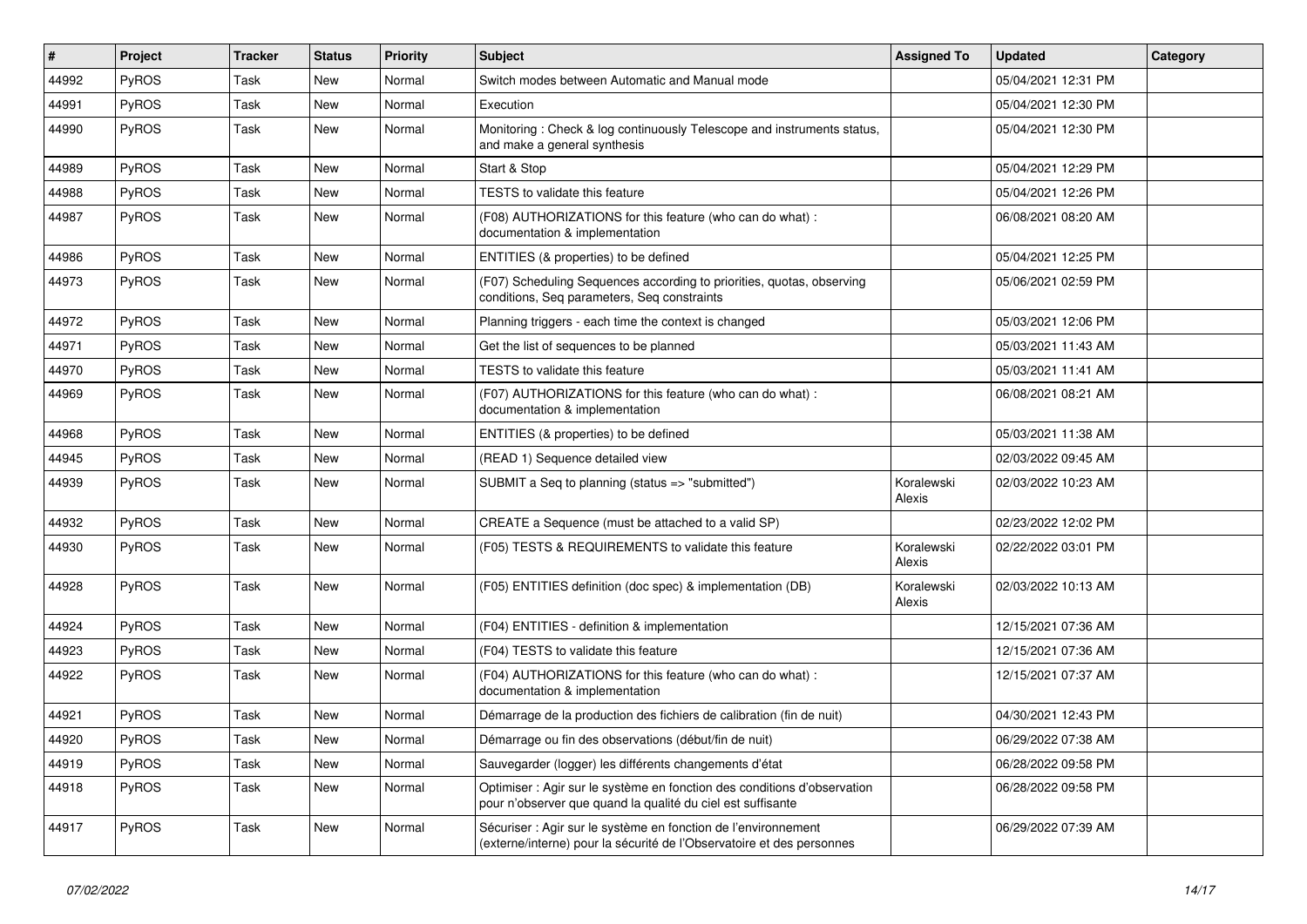| #     | Project | <b>Tracker</b> | <b>Status</b> | <b>Priority</b> | Subject                                                                                              | <b>Assigned To</b>   | <b>Updated</b>      | Category |
|-------|---------|----------------|---------------|-----------------|------------------------------------------------------------------------------------------------------|----------------------|---------------------|----------|
| 44916 | PyROS   | Task           | New           | Normal          | Rythmer : Agir sur le système pour lui donner un rythme en fonction du<br>temps (nuit/jour)          |                      | 06/29/2022 07:38 AM |          |
| 44915 | PyROS   | Task           | <b>New</b>    | Normal          | Changer le mode du système : passer en mode manuel (maintenance) ou<br>automatique                   |                      | 06/28/2022 09:57 PM |          |
| 44914 | PyROS   | Task           | <b>New</b>    | Normal          | (re-)Démarrer, mettre en Pause, ou Stopper tout ou partie du système                                 |                      | 06/28/2022 09:56 PM |          |
| 44907 | PyROS   | Task           | New           | Normal          | Show Weather & Observatory monitored data (in a convenient way)                                      |                      | 05/05/2022 09:53 AM |          |
| 44906 | PyROS   | Task           | <b>New</b>    | Normal          | Compute and save Observing conditions                                                                |                      | 12/15/2021 07:35 AM |          |
| 44904 | PyROS   | Task           | New           | Normal          | Compute, save, and provide higher level (useful) parameters and<br>synthesis from multiple detectors |                      | 12/15/2021 07:34 AM |          |
| 44903 | PyROS   | Task           | <b>New</b>    | Normal          | Save raw data                                                                                        |                      | 12/15/2021 07:34 AM |          |
| 44902 | PyROS   | Task           | <b>New</b>    | Normal          | Fix raw data                                                                                         |                      | 12/15/2021 07:33 AM |          |
| 44901 | PyROS   | Task           | New           | Normal          | Get PLC mode changes (off/manu/auto) and alarms (intrusion, e_stop),<br>and save them                |                      | 12/15/2021 07:33 AM |          |
| 44900 | PyROS   | Task           | New           | Normal          | Read (from PLC and sensors) INSIDE environmental data (doors,<br>lights) for human safety            |                      | 12/15/2021 07:33 AM |          |
| 44899 | PyROS   | Task           | New           | Normal          | Read (from PLC and sensors) OUTSIDE environmental data (weather)<br>for instruments security         |                      | 12/14/2021 04:54 PM |          |
| 44898 | PyROS   | <b>Task</b>    | <b>New</b>    | Normal          | (F03) ENTITIES (& properties) to be defined                                                          |                      | 12/15/2021 07:32 AM |          |
| 44897 | PyROS   | Task           | <b>New</b>    | Normal          | On peut voir la fiche détaillée d'un SP                                                              |                      | 06/16/2021 11:29 AM |          |
| 44896 | PyROS   | Task           | <b>New</b>    | Normal          | On peut consulter la liste des SP                                                                    |                      | 06/18/2021 03:17 PM |          |
| 44894 | PyROS   | Task           | <b>New</b>    | Normal          | Un Observer peut créer un nouveau Proposal (SP) pour une Période<br>spécifique future                |                      | 06/16/2021 11:28 AM |          |
| 44892 | PyROS   | <b>Task</b>    | <b>New</b>    | Normal          | SPs view (list & 1)                                                                                  |                      | 03/29/2022 09:17 AM |          |
| 44891 | PyROS   | Task           | <b>New</b>    | Normal          | Create/Update                                                                                        |                      | 09/14/2021 11:48 AM |          |
| 44890 | PyROS   | Task           | <b>New</b>    | Normal          | SP CRUD                                                                                              |                      | 03/29/2022 09:17 AM |          |
| 44886 | PyROS   | Task           | <b>New</b>    | Normal          | (F01) ENTITIES - definition & implementation                                                         |                      | 10/12/2021 07:50 AM |          |
| 44881 | PyROS   | Task           | New           | Normal          | (F02) ENTITIES - definition & implementation                                                         | Koralewski<br>Alexis | 10/11/2021 10:34 AM |          |
| 44880 | PyROS   | Task           | <b>New</b>    | Normal          | (F03) TESTS to validate this feature                                                                 |                      | 12/15/2021 07:32 AM |          |
| 44879 | PyROS   | Task           | New           | Normal          | (F03) AUTHORIZATIONS for this feature (who can do what) :<br>documentation & implementation          |                      | 12/15/2021 07:32 AM |          |
| 44878 | PyROS   | Task           | New           | Normal          | (F02) TESTS to validate this feature                                                                 |                      | 11/03/2021 09:16 AM |          |
| 44847 | PyROS   | Task           | New           | Normal          | (F01) TESTS (users) validant cette feature                                                           | Koralewski<br>Alexis | 08/13/2021 01:55 PM |          |
| 44843 | PyROS   | Task           | New           | Normal          | ROLES : Un utilisateur peut avoir plusieurs roles                                                    |                      | 06/18/2021 03:15 PM |          |
| 44842 | PyROS   | Task           | New           | Normal          | <b>USER</b>                                                                                          |                      | 10/12/2021 07:50 AM |          |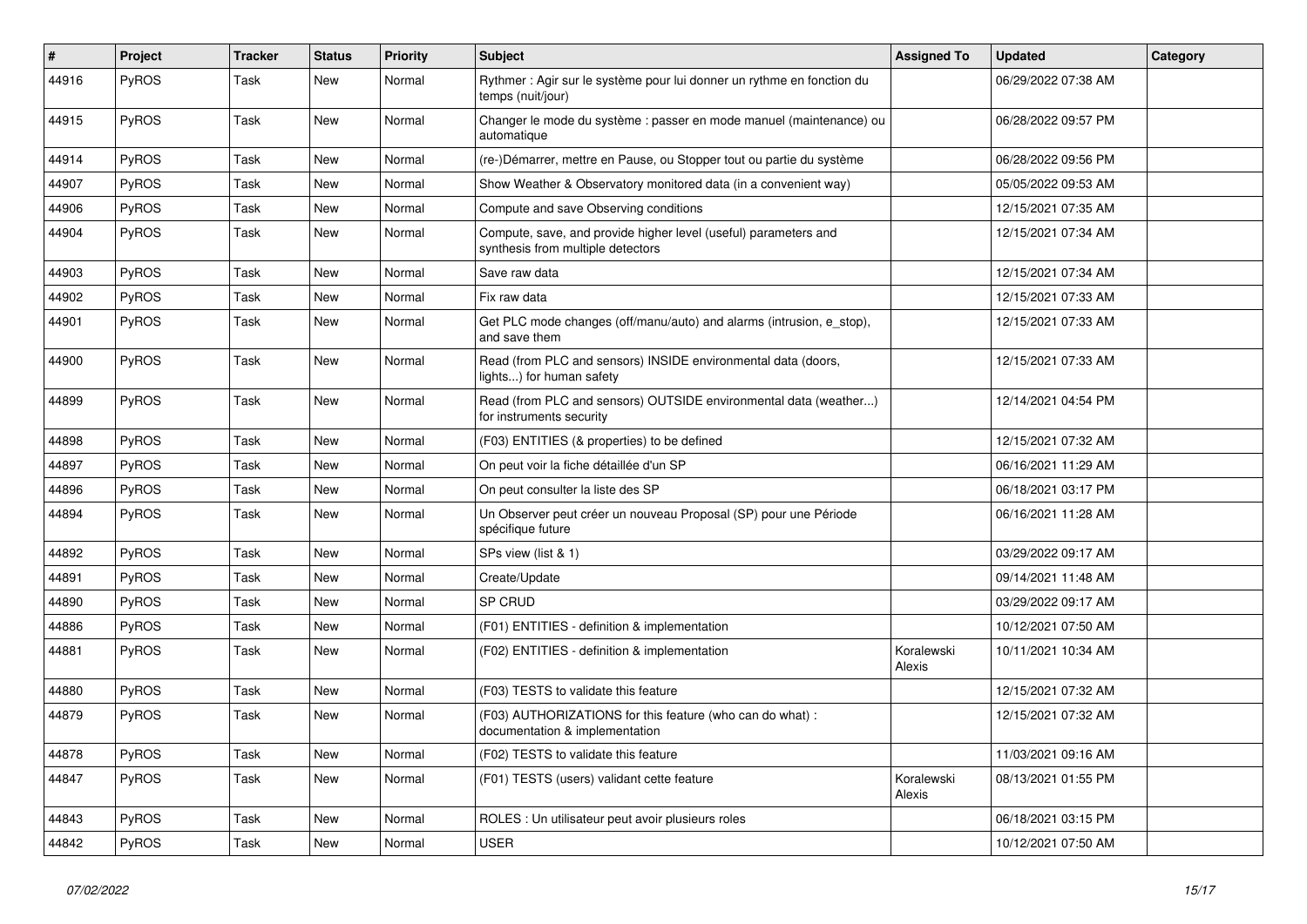| #     | Project       | <b>Tracker</b> | <b>Status</b> | <b>Priority</b> | <b>Subject</b>                                                                                                                   | <b>Assigned To</b>     | <b>Updated</b>      | Category |
|-------|---------------|----------------|---------------|-----------------|----------------------------------------------------------------------------------------------------------------------------------|------------------------|---------------------|----------|
| 44835 | PyROS         | Task           | <b>New</b>    | Normal          | (F01) CRUD (utilisateur)                                                                                                         |                        | 03/29/2022 09:14 AM |          |
| 44833 | PyROS         | Task           | <b>New</b>    | Normal          | Registration : un nouvel utilisateur doit pouvoir s'enregistrer directement<br>sur le site web (soumis à validation)             | Koralewski<br>Alexis   | 08/31/2021 02:16 PM |          |
| 44817 | PyROS         | Story          | <b>New</b>    | Normal          | REQ-202 Deux types de connexion utilisateurs (LDAP ou sans)                                                                      |                        | 05/11/2021 03:43 PM |          |
| 44816 | PyROS         | Story          | <b>New</b>    | Normal          | REQ-201 Définir une esthétique Tarot                                                                                             |                        | 05/12/2021 11:53 AM |          |
| 44815 | PyROS         | Story          | <b>New</b>    | Normal          | REQ-015 Ajustement dynamique des quotas utilisateurs                                                                             |                        | 05/11/2021 04:11 PM |          |
| 44814 | PyROS         | Story          | <b>New</b>    | Normal          | REQ-101 Logs                                                                                                                     |                        | 03/16/2022 04:38 PM |          |
| 44813 | <b>PyROS</b>  | Story          | <b>New</b>    | Normal          | REQ-123 Architecture extensible et Extensions privatisables                                                                      |                        | 05/12/2021 12:21 PM |          |
| 44812 | PyROS         | Story          | <b>New</b>    | Normal          | *** REQ-200 FOR TAROT NETWORK INTEGRATION                                                                                        |                        | 06/14/2021 01:13 PM |          |
| 44811 | PyROS         | Story          | <b>New</b>    | Normal          | *** REQ-100 FROM CCTP TAROT-NC & MEETINGS                                                                                        |                        | 03/16/2022 04:38 PM |          |
| 44732 | Atrium - IPNO | Story          | New           | Normal          | Fermeture du projet ?                                                                                                            | Poux Veronique         | 04/21/2021 07:56 AM |          |
| 44721 | PyROS         | Feature        | <b>New</b>    | Normal          | *** GF4 - QUAL - Quality & Tests - High level tests (integration &<br>functional), plan tests, validation des exigences (qualif) |                        | 03/16/2022 04:55 PM |          |
| 44719 | PyROS         | Story          | <b>New</b>    | Normal          | REQ-010 Ordonnancement des requêtes                                                                                              |                        | 07/01/2021 08:30 AM |          |
| 44718 | PyROS         | Story          | <b>New</b>    | Normal          | **** REQ-025 AJOUT TNC                                                                                                           |                        | 06/14/2021 01:19 PM |          |
| 44717 | PyROS         | Story          | <b>New</b>    | Normal          | **** REQ-022 TAROT NC                                                                                                            |                        | 06/14/2021 01:19 PM |          |
| 44716 | PyROS         | Story          | <b>New</b>    | Normal          | **** REQ-071 AJOUT OSMOSE                                                                                                        |                        | 06/14/2021 01:19 PM |          |
| 44715 | PyROS         | Story          | <b>New</b>    | Normal          | **** REQ-065 AJOUT UPGRADE                                                                                                       |                        | 06/14/2021 01:19 PM |          |
| 44713 | PyROS         | Story          | <b>New</b>    | Normal          | **** REQ-020 CCTP                                                                                                                |                        | 07/01/2021 08:30 AM |          |
| 44661 | PyROS         | Feature        | <b>New</b>    | Normal          | *** SF13 - IAF - Images Fetching (quicklook & download)                                                                          |                        | 03/15/2022 04:49 PM |          |
| 44659 | <b>PyROS</b>  | Feature        | <b>New</b>    | Normal          | *** GF3 - INFRA - Hardware, Operating System, Network, Security &<br>Safety                                                      |                        | 03/16/2022 04:51 PM |          |
| 44584 | PyROS         | Feature        | <b>New</b>    | Normal          | *** SF10 - CAL - Calibration (Dark/Bias/Flat)                                                                                    |                        | 03/15/2022 04:48 PM |          |
| 44514 | PyROS         | Feature        | <b>New</b>    | Normal          | *** SF11 - IPC - Images Processing (Grenouille)                                                                                  | Klotz Alain            | 03/15/2022 04:44 PM |          |
| 44393 | PyROS         | Task           | New           | Normal          | Back Office (Administration) - Site django admin                                                                                 | Koralewski<br>Alexis   | 02/02/2022 12:07 PM |          |
| 44366 | PyROS         | Task           | <b>New</b>    | Normal          | Licence (GPL)                                                                                                                    | <b>Pallier Etienne</b> | 04/29/2021 10:50 AM |          |
| 44355 | PyROS         | Task           | <b>New</b>    | Normal          | Construire une nouvelle grammaire générique de commandes, basée sur<br>INDI (pyros doit parler INDI par défaut)                  |                        | 03/25/2021 05:37 PM |          |
| 44165 | PyROS         | Feature        | New           | Normal          | *** SF16 - DSH - General monitoring : Dashboard (website)                                                                        |                        | 06/29/2022 07:24 AM |          |
| 44164 | PyROS         | Feature        | New           | Normal          | *** SF12 - IAN - Images Analysis (Triton)                                                                                        |                        | 03/15/2022 04:48 PM |          |
| 44163 | PyROS         | Feature        | New           | Normal          | *** SF09 - CMC - Command Control - Telescope & Instruments Control &<br>Monitoring (DeviceController, AgentDevice)               |                        | 03/16/2022 07:28 AM |          |
| 44160 | PyROS         | Feature        | New           | Normal          | *** SF07 - PLN - Observation Sequences Planning & Scheduling                                                                     |                        | 03/15/2022 04:46 PM |          |
| 44159 | PyROS         | Feature        | New           | Normal          | *** SF03 - ENV - Environment Monitoring (int/ext, observatory & weather)                                                         |                        | 05/05/2022 09:54 AM |          |